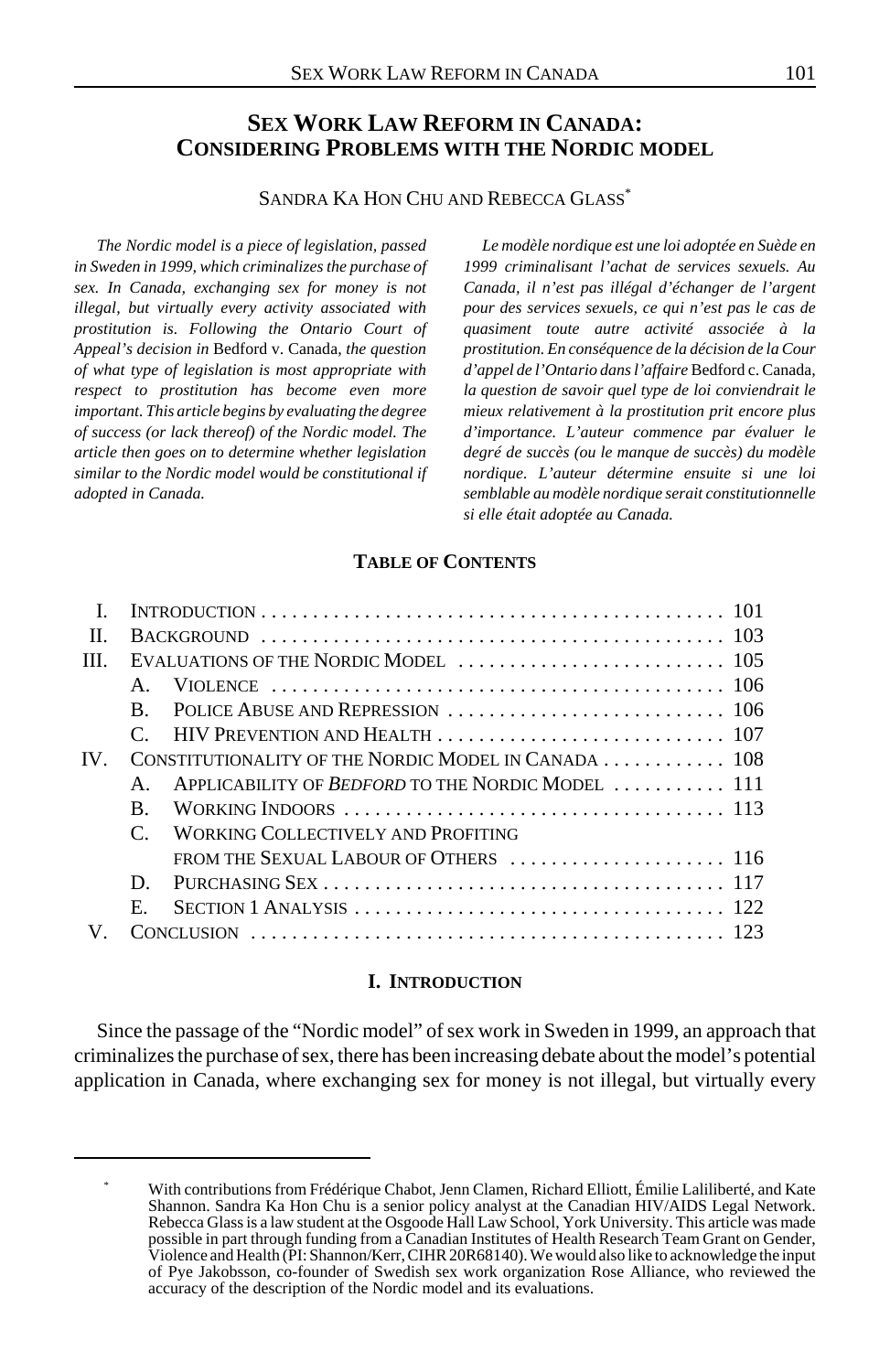activity required to do this work is.<sup>1</sup> In 2006, the House of Commons Standing Committee on Justice and Human Rights and the Subcommittee on Solicitation Laws, mandated by Parliament to review the prostitution-related provisions of Canada's *Criminal Code* in order to improve sex workers' safety and reduce the exploitation and violence they experience, released a report which included a minority opinion seemingly endorsing the Nordic model.<sup>2</sup> In 2011, the issue arose during the Ontario Court of Appeal's consideration of *Bedford v. Canada*, a constitutional challenge to prostitution-related provisions of the *Criminal Code*. 3 A group of interveners, referring to themselves as the Women's Coalition for the Abolition of Prostitution (consisting of groups who view all prostitution as inherently a form of violence against women), championed what they called a model of "asymmetrical criminalization" as a means of eradicating prostitution.<sup>4</sup> Soon after, a Member of Parliament suggested she would introduce a private member's bill replicating the Nordic model in Canada in an attempt to "target the market" of people who buy sex, an aspiration that did not eventually materialize.<sup>5</sup> In light of these developments, numerous opinion pieces were written and panels convened to debate the model's merits, efficacy, and possible adoption in Canada.<sup>6</sup>

In Canada, criminalizing "demand" is not a novel tactic, and both communicating in a public place for the purpose of purchasing sex and profiting from the sexual labour of others are already criminalized. The *Criminal Code* makes it illegal for anyone to live on the avails of prostitution,<sup>7</sup> outlaws keeping a common bawdy-house,<sup>8</sup> and criminalizes communicating in public for the purpose of prostitution<sup>9</sup> — all of which were challenged by Terri Jean Bedford, Amy Lebovitch, and Valerie Scott in the Ontario Superior Court of Justice in the Bedford case.<sup>10</sup> In 2010, that Court accepted that these provisions infringe sex workers' rights to liberty, security of the person, and freedom of expression under the *Canadian Charter of Rights and Freedoms*, 11 because the law played a contributory role in preventing sex workers from taking steps that could reduce the risk of violence. The Court further found that these infringements on constitutional rights could not be "reasonably and demonstrably justified in a free and democratic society" (under the justification section of the *Charter*, section 1). Therefore, the Court struck down these *Criminal Code* provisions as unconstitutional. In

<sup>&</sup>lt;sup>1</sup> *Criminal Code*, RSC 1985, c C-46, ss 210-13.<br> *Position Laws*, *The Challenge Of Change: A Study Of Canada's Criminal Prostitution Laws: Report* Solicitation Laws, *The Challenge Of Change: A Study Of Canada's Crimin of the Standing Committee on Justice and Human Rights and the Subcommittee on Solicitation Laws*

<sup>&</sup>lt;sup>3</sup> 2012 ONCA 186, 109 OR (3d) 1 [*Bedford* Ont CA]; *Criminal Code, supra* note 1.<br><sup>4</sup> *Bedford* Ont CA, *ibid* (Factum of the Intervener Women's Coalition for the Abolition of Prostitution) [Women's Coalition Factum].

<sup>&</sup>lt;sup>5</sup> Daphne Bramham, "Backbench MP Joy Smith aims to abolish sex trade," *Vancouver Sun* (6 July 2011), online: canada.com <http://www.canada.com/vancouversun/news/westcoastnews/story.html?id=7e40

b737-63b8-44fc-8d6e-5e96459e752d>.<br>See e.g. Mark Hasiuk, "Feminist lawyer outlines Swedish prostitution success," Vancouver Courier (7<br>March 2011); Lisa M Kelly & Katrina Pacey, "Why anti-john laws don't work," Toronto Sta why\_antijohn\_laws\_dont\_work.html>; Meghan Murphy, "On Prostitution, Can Canada Learn from the Nordic Model?" *The Tyee* (11 April 2012) online: The Tyee <http://www.thetyee.ca/News/2012/04/<br>11/Nordic-Prostitution-Laws/>.

<sup>&</sup>lt;sup>7</sup><br> *Criminal Code, supra* note 1, s 212(1)(j).<br>
<sup>3</sup><br> *Bid,* s 213(1)(c).<br> *Bedford* Ont Sup Ct].<br> *Bedford* Ont Sup Ct].<br> *Bedford* of Canada, 2010 ONSC 4264, 102 OR (3d) 321 [*Bedford* Ont Sup Ct].<br>
Part 1 of the Const [*Charter*].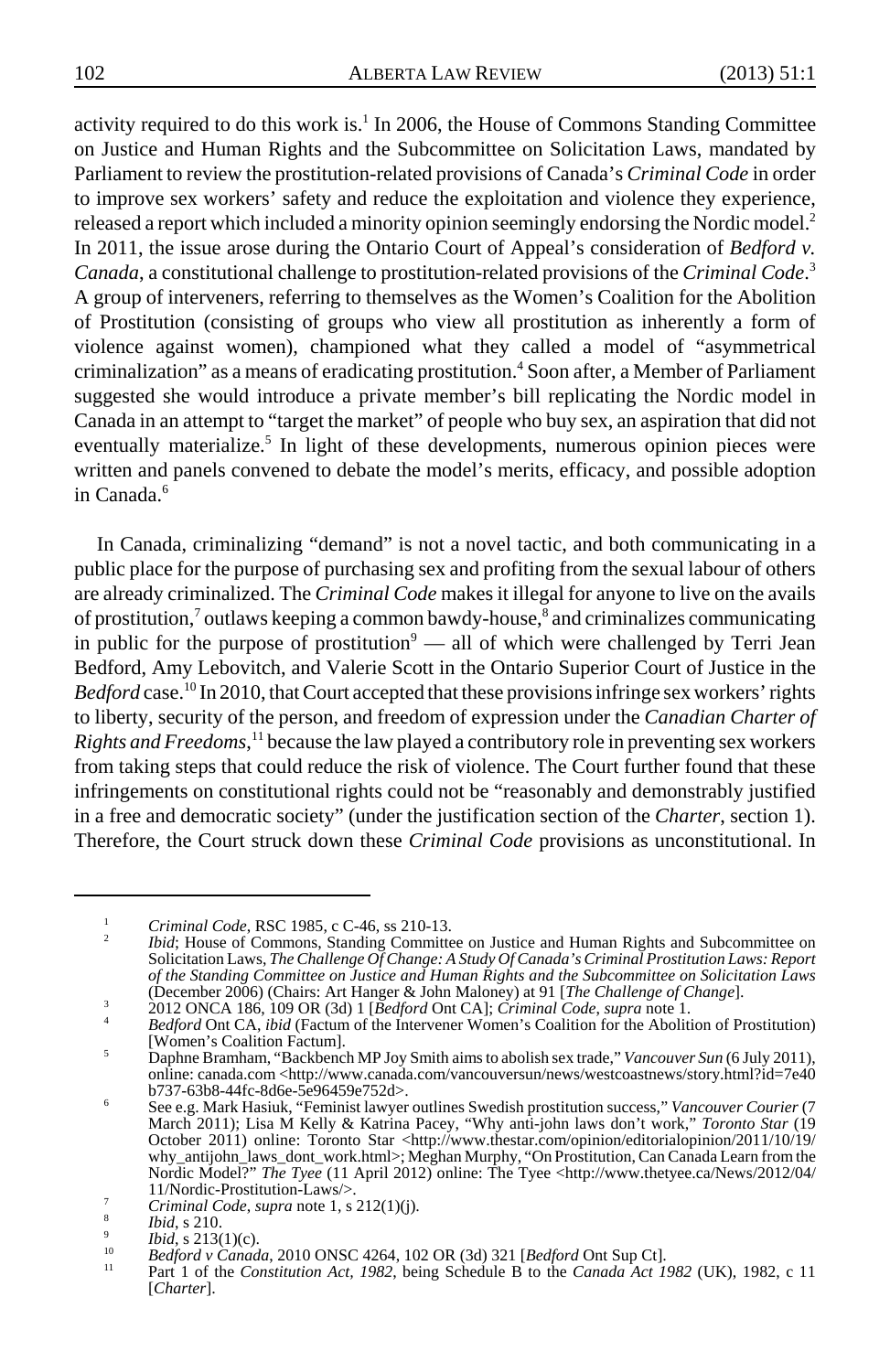2012, the Ontario Court of Appeal partially upheld this ruling by (1) invalidating the *Criminal Code* provision on bawdy-houses and (2) qualifying the prohibition on living on the avails of prostitution by limiting it to "circumstances of exploitation."12 However, the Court of Appeal maintained the prohibition on communicating in a public place for purposes of prostitution. Given that both courts found the criminal law to be harmful to sex workers' rights to liberty and to security of the person — and unconstitutionally so in several respects — an appeal and a cross-appeal to the Supreme Court of Canada means that at least some elements of the *Criminal Code* currently constructing a web of criminal liability surrounding prostitution may no longer form part of Canadian law. The prospect of such a Supreme Court of Canada ruling, coupled with the growing number of advocates forcefully lobbying for the Nordic model's implementation in Canada, has the potential to provoke Parliament into passing legislation, like the Nordic model, underpinned by a philosophy of eradicating "demand," in response to judicial pronouncements about the constitutional limits on the state to criminalizing sex work. As in Canada, the Nordic model criminalizes most indoor sex work as well as promoting and "living on the avails of" sex work. The Nordic model also criminalizes the purchase of sex, and not just any public communication associated with it, which is the case in Canada. Based on the trial and appellate courts' findings in *Bedford*, this article argues that a model premised on ending the demand for sex work would not withstand constitutional scrutiny in Canada.

#### **II. BACKGROUND**

Before 1999, selling sex was not prohibited in Sweden, and off-street work was rarely debated given an "evident lack of data about this sector (and an assumption it included 'upmarket' forms of sex work requiring little scrutiny)."<sup>13</sup> Sex workers were monitored by way of laws on vagrancy or on "antisocial" behaviour.<sup>14</sup> In response to proponents of an antisex work feminist position which views all sex work as a form of male violence against women and seeks to eradicate sex work in order to achieve what they deem is "gender equality," the Swedish government introduced a bill called *Regeringens Proposition 1997/98:55 Kvinnofrid (Women's Peace)* in 1998.15 This bill included provisions stipulating harsher penalties for sexual harassment, sexual violence, and domestic violence, as well as a law *Prohibiting the Purchase of Sexual Services (Sex Purchase Act*), which came into force

<sup>&</sup>lt;sup>12</sup> *Bedford* Ont CA, *supra* note 3 at para 6.<br>
<sup>13</sup> Phil Hubbard, Roger Matthews & Jane Scoular, "Regulating Sex Work in the EU: Prostitute Women<br>
and the New Spaces of Exclusion" (2008) 15:2 Gender, Place and Culture 1

<sup>&</sup>lt;sup>14</sup> Yvonne Svanström, "Prostitution as Vagrancy: Sweden 1923-1964" (2006) 7 Journal of Scandinavian<br>Studies in Criminology and Crime Prevention 142 at 154.

Studies in Criminology and Crime Prevention 142 at 154. <sup>15</sup> See also Arthur Gould, "The Criminalisation of Buying Sex: the Politics of Prostitution in Sweden" (2001) 30:3 Journal of Social Policy 437; Jane Scoular, "Criminalising 'Punters': Evaluating the Swedish Position on Prostitution" (2004) 26:2 J Soc Welfare & Fam L 195; Norway, Working Group on the Legal Regulation of the Purchase of Sexual Services, *Purchasing Sexual Services in Sweden and the Netherlands: Legal Regulation and Experiences, Abbreviated English Version* (Oslo: Ministry of Justice and the Police, 2004) [*Purchasing Sexual Services*]. As noted by the Swedish government, "In Sweden, prostitution is regarded as an aspect of male violence against women and children. It is officially acknowledged as a form of exploitation of women and children and constitutes a significant social problem, which is harmful not only to the individual prostituted woman or child, but also to society at large.... [G]ender equality will remain unattainable as long as men buy, sell and exploit women and children by prostituting them" (Regeringskansliet, *Fact Sheet: Prostitution and Trafficking in Women* (Stockholm: Ministry of Industry, Employment and Communications, 2004) [*Prostitution and Trafficking in Women*].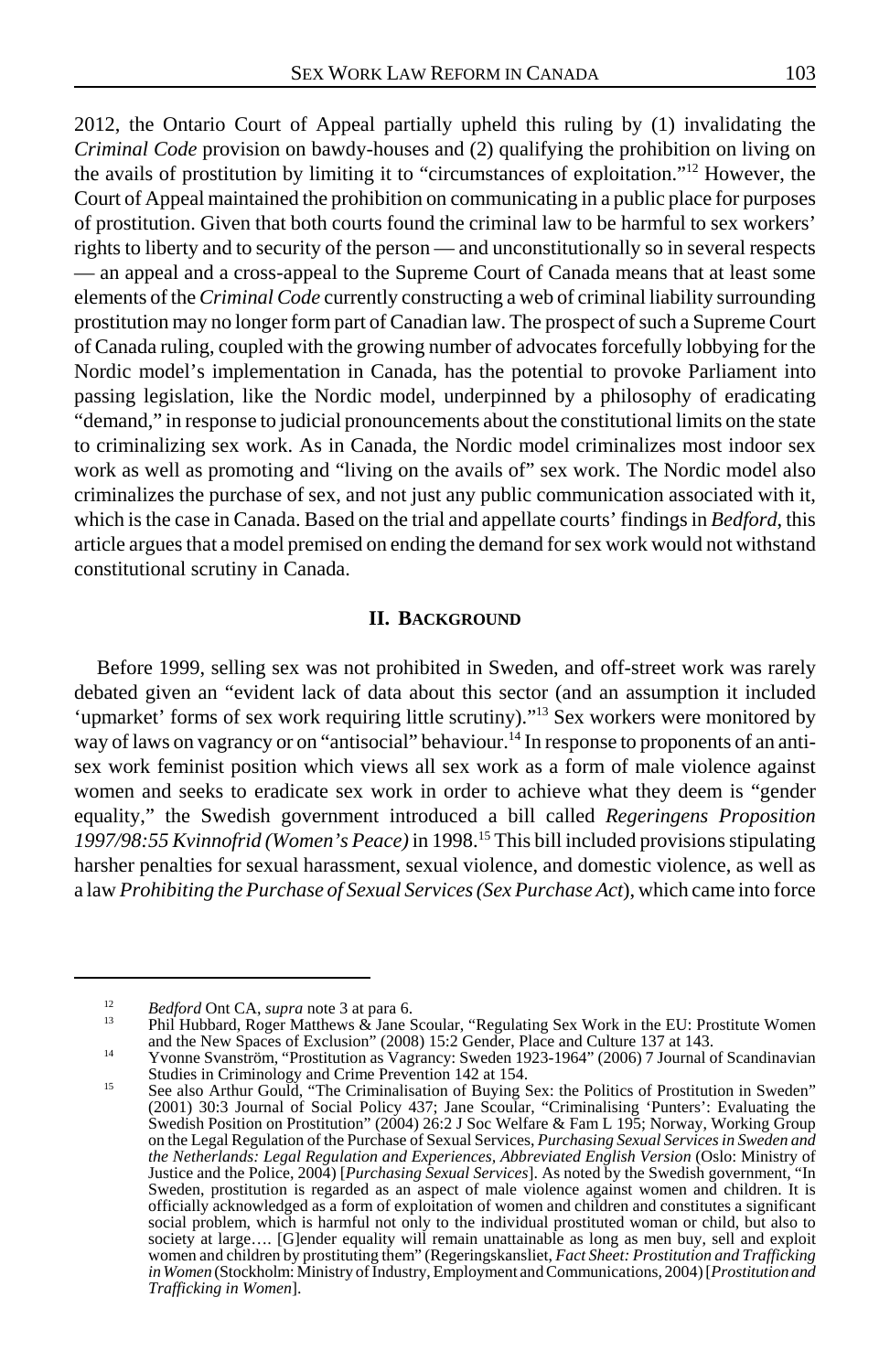on 1 January 1999.<sup>16</sup> This legislation — which was passed without any consultation with sex workers — criminalizes those who purchase sex (that is, anyone who obtains or attempts to obtain a "casual sexual relation" in exchange for payment).<sup>17</sup> Punishment for this offence ranges from a fine to imprisonment for up to one year under the *Penal Code of Sweden*. 18 Within this framework, all men who purchase sex are deemed to be aggressors and all women in sex work are deemed to be victims of male violence and patriarchal oppression, a framing that conflates sex work with trafficking, pathologizes male clients,<sup>19</sup> and renders male and trans workers largely invisible. Since the passage of this legislation in Sweden, similar legislation has been enacted in Iceland and Norway and is being considered elsewhere, including France, the United Kingdom, and Scotland.<sup>20</sup>

Other Swedish laws also affect the practice of sex work in the country. Sweden's *Penal Code* criminalizes those who "promote" or "improperly financially exploit" sex work by sentencing those individuals to imprisonment for up to four years (or up to eight years if the crime is "gross," involving large-scale exploitation).<sup>21</sup> This law also criminalizes those who "promote" sex work by permitting individuals to use premises for sex work; this effectively criminalizes working indoors (unless the sex worker owns the space from which she or he works) and working with others.<sup>22</sup> As a result of this law, most sex workers who work indoors continue to be criminalized, and they are unable to work or live with others, including their partners, since it is illegal to share in any income derived from sex work.<sup>23</sup> Sex workers are also forced to lie in order to rent premises or are pressured to pay exorbitant rent because of the risk of criminal prosecution.<sup>24</sup> More broadly, sex workers are unable to access social security benefits that are available to all other workers in legal labour activities.25

<sup>16</sup> *Act Prohibiting the Purchase of Sexual Services*, SFS 1998:408; Gunilla Ekberg, "The Swedish Law that Prohibits the Purchase of Sexual Services: Best Practices for Prevention of Prostitution and Trafficking in Human Beings" (2004) 10:10 Violence Against Women 1187.

<sup>17</sup> Penal Code, SFS 1962:700 Brottsbalk at Ch 6, s 11 [Penal Code 1962].<br><sup>18</sup> (Law 1998:393) [Penal Code]; Legislation on the Purchase of Sexual Services (Stockholm: Ministry of Education and Research, 2009), online: Regeringskansliet Government Offices of Sweden <http://www.government.se/sb/d/4096/a/119861> [*Legislation on the Purchase of Sexual Services*]. This page notes that on 1 July 2011, "the maximum penalty for purchasing sexual services was raised from imprisonment for six months to imprisonment for one year. The purpose of this is to create scope for a more nuanced assessment of penalties in serious cases of purchases of sexual services."

more nuanced assessment of penalties in serious cases of persons of the persons cases of the purchases of the Sun and Gay Studies 205.

<sup>&</sup>lt;sup>20</sup> Ann Jordan, "The Swedish Law to Criminalize Clients: A Failed Experiment in Social Engineering" (Washington: American University Washington College of Law, 2012) at 2. Daniela Danna, "Client-Only Criminalization in the City of Stockholm: A Local Research on the Application of the 'Swedish Model' of Prostitution Policy" (2012) 9:1 Sexuality Research and Social Policy 80 and *Proposed Criminalisation of the Purchase of Sex (Scotland) Bill (2)*, online: The Scottish Parliament <http://www.scottish.parliament.uk/parliamentarybusiness/Bills/54314.aspx>.

www.scottish.parliament.uk/parliamentarybusiness/Bills/54314.aspx>.<br>
21 *Supra* note 17, s 12.<br>
22 *Ibid*, s 8.<br>
Susanne Dodillet & Petra Östergren, "The Swedish Sex Purchase Act: Claimed Success and<br>
Documented Effects" ( and Beyond: Practical Experiences and Challenges, The Hague, 3-4 March 2011), online: Göteborgs<br>Universitet <http://www.plri.org/sites/plri.org/files/Impact%20of%20Swedish%20law\_0.pdf>.<br>Petra Östergren, "Sexworkers Critiqu

www.petraostergren.com/pages.aspx?r\_id=40716>. <sup>25</sup> Jordan, *supra* note 20 at 5.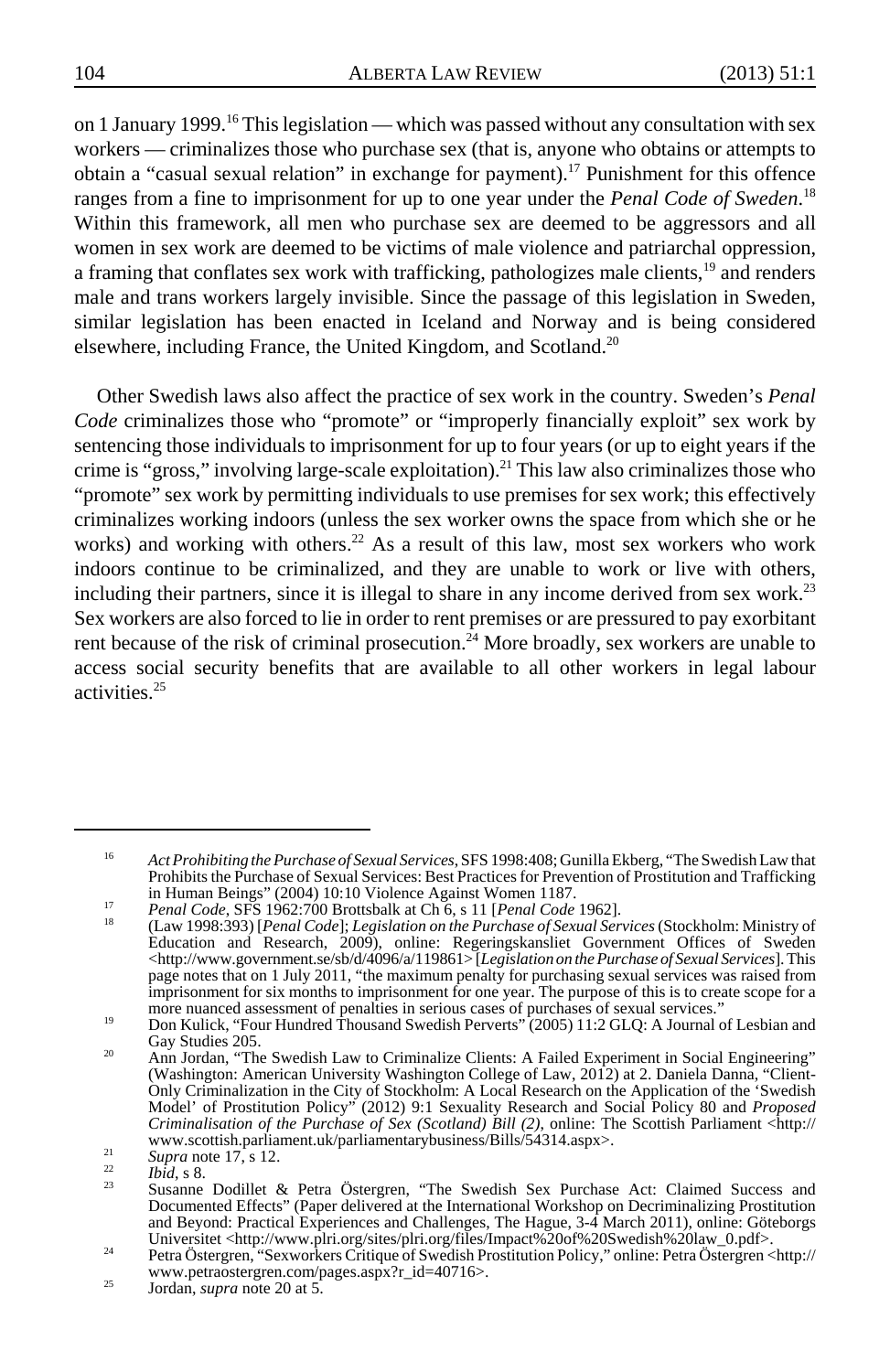#### **III. EVALUATIONS OF THE NORDIC MODEL**

In the more than ten years since its inception, there has been little in the way of Englishlanguage publications describing evaluations of the Nordic model in Sweden and elsewhere. In order to assess the available evidence, a literature review was conducted, covering English-language government reports published by the Swedish government since the passage of the model,<sup>26</sup> publications of organizations that have reviewed the Nordic model,<sup>27</sup> scholarly journal databases (surveyed through the use of electronic journal portals), blogs, and other web publications.<sup>28</sup>

Of the material that was accessible, the majority indicate that in Sweden, while "visible" prostitution (that is, sex workers working on the street) appears to have declined, $2^9$  sex workers have merely moved indoors, online, and to neighbouring countries.<sup>30</sup> As a result of the law, Swedish social workers have reported that some women who were selling sex on the streets have moved to work in illegal brothels or work alone in indoor locations, activities that may subject them to criminalization.<sup>31</sup> The law has also been rarely enforced because of the "low penal value of this type of offence."32 Some evaluations also criticize the approach for reinforcing violence against — and police abuse and repression of — sex workers, and for undermining sex workers' access to HIV prevention initiatives and HIV-related care, treatment, and support, which is explored further below.

<sup>&</sup>lt;sup>26</sup> Some of the English-language Swedish government publications that were identified were limited in scope, as complete reports were not translated and only summaries or selected extracts were available. These include: Regeringskansliet, *Förbud mot köp av sexuella tjänster Tillämpningen av lagen under första året BRÅ-rapport* (Stockholm: National Council for Crime Prevention, 2000); Regeringskansliet, *Prostitution in Sweden 2003: Knowledge, Beliefs & Attitudes of Key Informants* (Stockholm: National Board of Health and Welfare, Individual and Family Unit, October 2004) [*Prostitution in Sweden 2003*]; Sweden, *Fact Sheet: Prostitution and trafficking in women* (Stockholm: Ministry of Industry, Employment and Communications, 2004), online: Government of Sweden <http://www.myweb.dal/ca/ mgoodyea/Documents/Sweden/prostitution\_fact\_sheet\_sweden\_2004.pdf>; Regeringskansliet, *Prostitution in Sweden 2007* (Stockholm: National Board of Health and Welfare, Individual & Family Unit, 2008); Regeringskansliet, *Against Prostitution and Human Trafficking for Sexual Purposes* (Stockholm: Ministry of Integration and Gender Equality, 2009); Regeringskansliet, *Global AIDS Response Progress Reporting 2012* (Stockholm: Swedish Institute for Communicable Disease Control,

<sup>2012);</sup> *Prostitution and Trafficking in Women*, *supra* note 15. <sup>27</sup> Anna Skarhed, *Selected Extracts of the Swedish Government Report SOU 2010:49: "The Ban against*

*the Purchase of Sexual Services, An evaluation 1999-2008"* (Stockholm: Swedish Institute, 2010).<br><sup>28</sup> Specifically, Scholars Portal (a multi-disciplinary academic journal portal), JSTOR and health sciences journals (such as the *Journal of Acquired Immune Deficiency Syndromes*) were searched with multiple terms that are used to describe the Swedish model of sex work: "end demand" model, "asymmetric"

model, and "client criminalization" model.<br>
Skarhed, *supra* note 27 at 9.<br>
See e.g. *Purchasing Sexual Services, supra* note 15; Jay Levy, "Impacts of the Swedish Criminalisation<br>
of the Purchase of Sex on Sex Workers" (P Conference, Northumbria University, 4 July 2011), at 14 online: Cybersolidaires <http://www.cyber solidaires.typepad.com/files/jaylevy-impacts-of-swedish-criminalisation-on-sexworkers.pdf>; Jordan, *supra* note 20 at 7 (referring to research by Elizabeth Bernstein, *Temporarily Yours: Intimacy, Authenticity, and the Commerce of Sex* (Chicago: University of Chicago Press, 2007)); Jane Scoular, "What's Law Got To Do With it? How and Why Law Matters in the Regulation of Sex Work" (2010)<br>37:1 JL & Soc'y 12 at 19: Svanström, *supra* note 14 at 147.

Scoular, *ibid* at 19.<br>
Scoular, *ibid* at 19.<br>
Dodillet & Östergren, *supra* note 23 at 10; Östergren, *supra* note 24; *Purchasing Sexual Services*, *supra* note 15.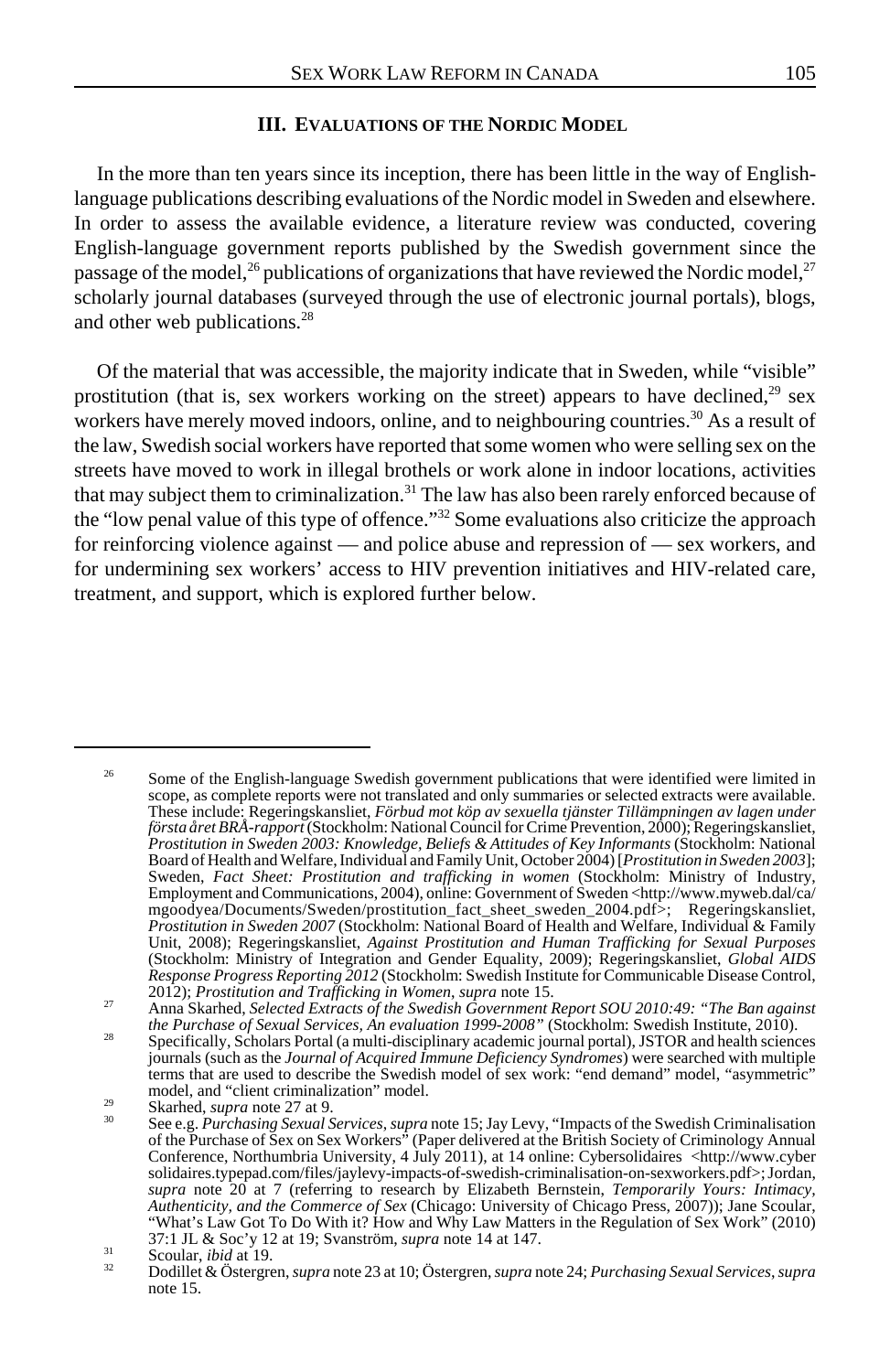## **A. VIOLENCE**

Since the passage of the law prohibiting the purchase of sexual services in Sweden, sex workers who work on the street have reported increased risks and experiences of violence, in part because regular clients have avoided them for fear of police harassment and arrest, turning instead to the internet and indoor venues for sex.<sup>33</sup> Sex workers have reported fewer clients on strolls, and those that remain are more likely to be drunk, violent, and to request unprotected sex.<sup>34</sup> The phenomenon of increasing violence against sex workers following anti-client measures has also been noted in other jurisdictions.<sup>35</sup> In Sweden, the decline in client numbers on strolls has also meant greater competition for clients and lower prices, a situation that has eroded sex workers' bargaining power and placed pressure on them to see more clients and provide their services without demanding safer sex.<sup>36</sup>

When clients fear arrest for purchasing sex, negotiations must be done rapidly and often in more secluded locales. As Susanne Dodillet and Petra Östergren explain, "when clients are more stressed and frightened of being exposed, it is also more difficult for the seller to assess whether the client might be dangerous."<sup>37</sup> Sex workers who work on the street report having to work in more isolated areas and rush transactions, leading to greater risk-taking in client selection and making it more difficult for sex workers to alert others if they are in danger and to extricate themselves from dangerous situations.<sup>38</sup> Moreover, since police surveillance has driven sex workers to more isolated locations, informal support networks among sex workers have weakened, and it has become more difficult to warn other sex workers about abusive or violent aggressors posing as clients.<sup>39</sup> Several reports also indicate that clients who would have previously helped to report violence, coercion or other abuse towards a sex worker are now much more reluctant to go to the police for fear of their own arrest $40$ 

## **B. POLICE ABUSE AND REPRESSION**

In Sweden, the Nordic model has had a negative impact on both street and indoor sex workers. Sex workers who work on the street have reported aggressive policing, police harassment, police persecution, and overall mistrust of police.<sup>41</sup> Dodillet and Östergren note that "[i]nstead of police being a source of protection, sex workers feel hunted by them, and

<sup>33</sup> See e.g. Skarhed, *supra* note 27 at 10; Daniela Danna, "Client-Only Criminalization in the City of Stockholm: A Local Research on the Application of the 'Swedish Model' of Prostitution Policy" (2012)<br>9:1 Sexuality Research and Social Policy 80.

<sup>9:1</sup> Sexuality Research and Social Policy 80. <sup>34</sup> *Purchasing Sexual Services*, *supra* note 15 at 12; *Prostitution in Sweden 2003*, *supra* note 26 at 9, 32; Global Network of Sex Work Projects, *Briefing Paper #02: The Criminalisation of Clients* (2011), online: Global Network of Sex Work Projects <http://www.nswp.org/sites/nswp.org/files/Criminal isation%20of%20Clients-c.pdf> [Briefing Paper].

<sup>&</sup>lt;sup>35</sup><br> *Briefing Paper, ibid* at 5.<br> *bid; Purchasing Sexual Services, supra* note 15 at 13, 19; Svanström, *supra* note 14 at 147; Dodillet & Östergren, *supra* note 23 at 22.

<sup>&</sup>amp; Östergren, *supra* note 23 at 22. <sup>37</sup> Dodillet & Östergren, *ibid*. <sup>38</sup> *Purchasing Sexual Services in Sweden and in the Netherlands*, *supra* note 15 at 19; Svanström, *supra* note 14 at 147 (citing Anders Nord & Tomas Rosenberg, *Rapport: Lag (1998:408) om förbud mot köp av sexuella tjänster. Metodutveckling avseende åtgärder mot prostitution (Malmö: Polismyndigheten*<br>i Skåne. 2001)).

<sup>&</sup>lt;sup>39</sup><br>
Ostergren, *supra* note 24; *Briefing Paper*, *supra* note 34 at 5.<br>
<sup>40</sup><br>
See e.g. *Briefing Paper*, *ibid* at 5; Ostergren, *ibid.*<br>
Ostergren, *ibid*; Dodillet & Östergren, *supra* note 23; Levy, *supra* note 30 a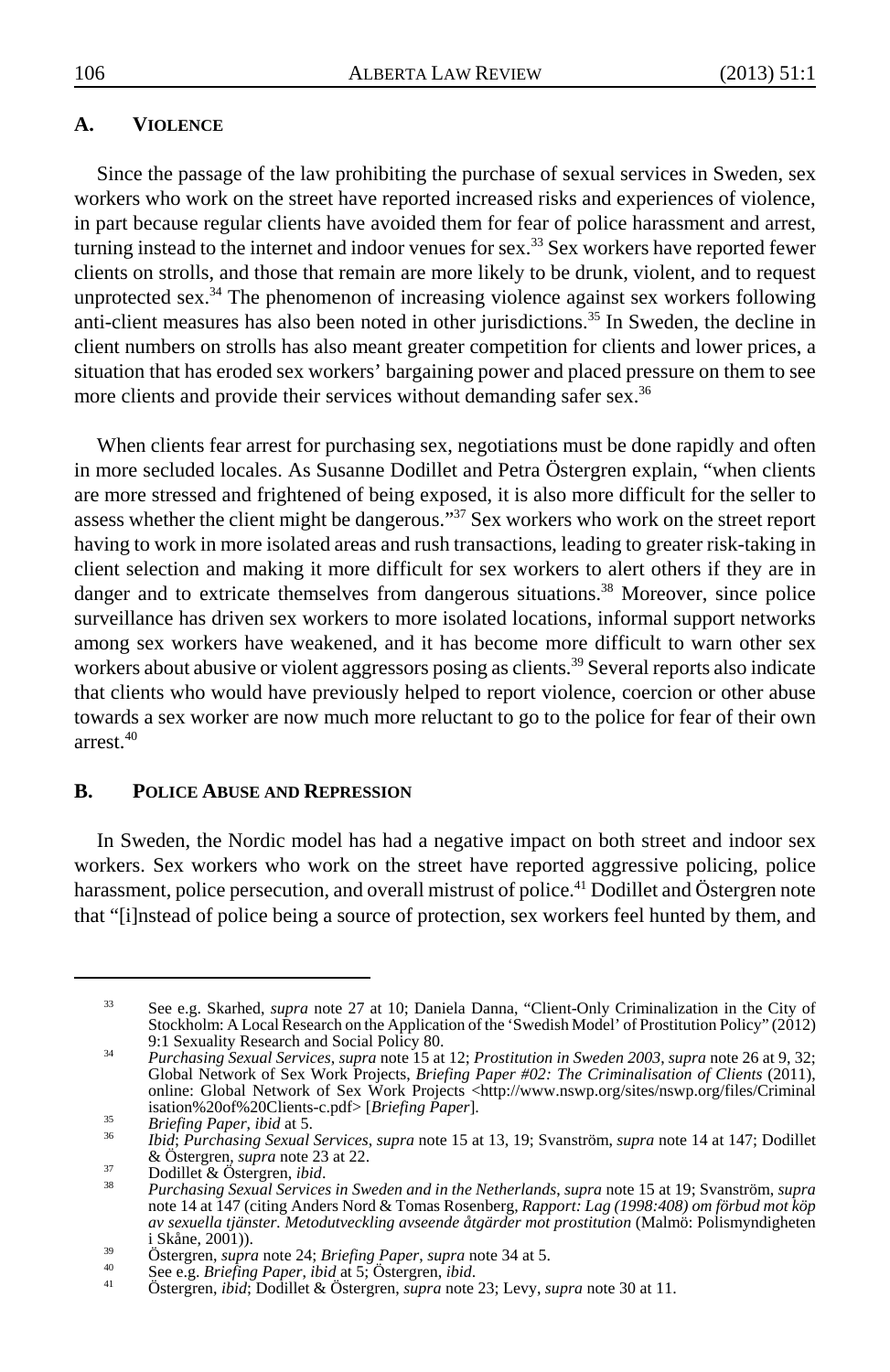are subjected to invasive searches and questioning."<sup>42</sup> This is particularly so when sex workers have been found with their clients, and police have confiscated belongings that they think they can use as evidence against clients, providing sex workers with a strong incentive to avoid using condoms.<sup>43</sup>

Jay Levy has also found that the law has been used to destabilize sex work in indoor locations. Sex workers have described being banned from hotels and other venues where they work as a result of police speaking with venue management about sex work on the premises.44 Aggressive police surveillance in Swedish cities has included the use of video cameras to capture clients and sex workers on film for use as evidence in criminal proceedings.45 Furthermore, patrolling has resulted in the disbanding of informal sex worker networks and driven sex workers alone into more isolated areas in order to work.<sup>46</sup> Verbal and physical assaults of sex workers by the police have also been reported, and in some instances formal complaints have been lodged and disciplinary proceedings taken.<sup>47</sup> Although sex workers are technically allowed to sell sex, because the law criminalizes the purchaser of those services the transaction remains *de facto* illegal. Hence, the Nordic model has provided leverage to law enforcement to subject sex workers to constant surveillance.

## **C. HIV PREVENTION AND HEALTH**

Criminalizing clients has been noted to increase risks to sex workers' health in a variety of ways. Lessened ability to properly negotiate with and screen clients as a result of clients' fear of arrest diminishes the power of sex workers to demand safer sex. Fewer clients on the street, and greater competition for those clients, have also driven down the price of sexual services. This has led to reports of an increase in unprotected sexual services for higher prices,48 which is compounded by the fact that police search for condoms as evidence of prostitution, so sex workers are less likely to carry them.49

Correspondingly, sex workers report an increase in stigma from service providers (including social workers and healthcare providers), anti-prostitution activists, and the general population.<sup>50</sup> Sex workers frequently face difficulties accessing and maintaining housing as a result of anti-prostitution stigma, a fact that the Swedish government has acknowledged.51 This has had negative consequences for sex workers' health, as increased mobility and the displacement of sex workers to hidden venues impede their access to health and other services. Dodillet and Östergren, citing a study carried out by the Swedish Federation for Lesbian, Gay, Bisexual and Transgender Rights (RFSL), also explain that "sex workers with whom the RFSL has been in contact have reported that stigma prevents them

<sup>42</sup> Dodillet & Östergren, *ibid* at 23.<br>43 Don Kulick, "Sex in the new Europe: The Criminalization of Clients and Swedish Fear of Penetration"<br>(2003) 3:2 Anthropological Theory 199 at 203.

Levy, supra note 30 at 12.<br>
Evy, supra note 30 at 12.<br>
Briefing Paper, supra note 34 at 4.<br>
Ostergren, supra note 24; Svanström, supra note 14 at 147.<br>
Levy, supra note 30 at 12.<br>
Prositition in Sweden 2003, supra note 26

normative function of the law to eliminate tolerance for sex work and to gradually eradicate it entirely. See *Legislation on the Purchase of Sexual Services*, *supra* note 18.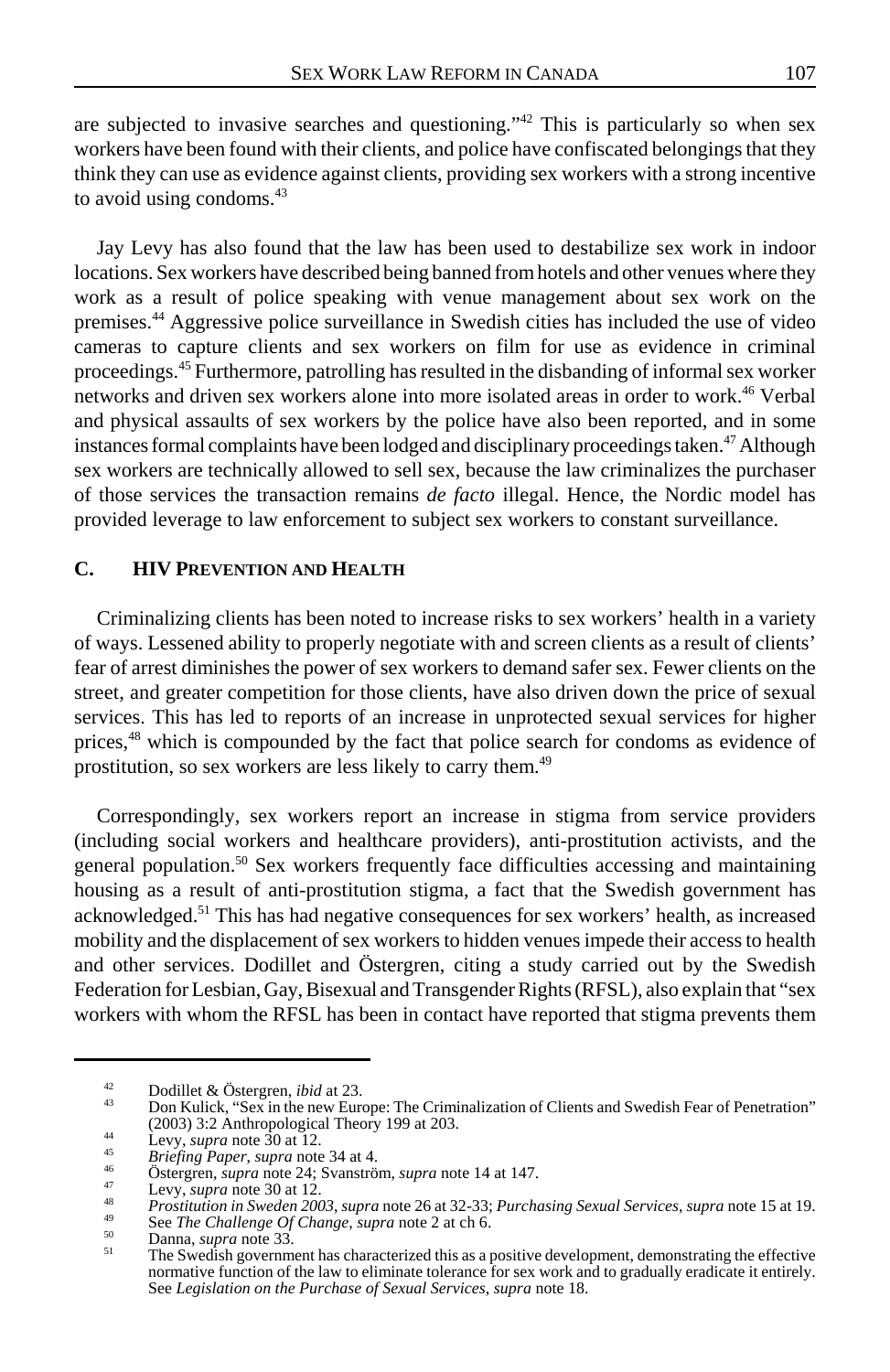talking about their prostitution experiences when testing for HIV/STI. To strengthen the stigma will lessen the chances to reach people who sell sex and to conduct harm reduction measures."52

In Sweden, it has been noted that most social service providers who work with sex workers do not employ a harm reduction approach, and providing condoms is widely opposed, as it is perceived to render social workers complicit in prostitution-related offences.53 In a study currently being conducted by HIV Sweden and Rose Alliance, a Swedish sex worker group, 75 percent of sex workers report that they have never been targeted with condom distribution.<sup>54</sup> Further, after the passage of the Swedish law criminalizing clients, several HIV prevention projects aimed at clients of sex workers ceased.<sup>55</sup> At the same time, government evaluations of the law often ignore its impact on men and transgender people who sell sex. Consequently, very little is known about their sexual behaviour and sexual health.<sup>56</sup>

## **IV. CONSTITUTIONALITY OF THE NORDIC MODEL IN CANADA**

As discussed above, in 2010, the Ontario Superior Court of Justice struck down *Criminal Code* provisions on (1) keeping a common bawdy-house; (2) living on the avails of prostitution; and (3) communicating in public for the purpose of prostitution, having found that they had the effect of forcing sex workers to choose between their constitutional rights to liberty (because of the threat of incarceration upon conviction) and personal security and were not in accordance with the principles of fundamental justice. Under Canadian constitutional law, it offends the principles of fundamental justice if a law infringes *Charter* rights to life, liberty and security of the person in ways that are arbitrary, overbroad, or grossly disproportionate.

The Government of Canada appealed this decision and in 2012, a majority of the Ontario Court of Appeal upheld the *Criminal Code* prohibition against communicating in public for the purpose of prostitution, limited the prohibition on "living on the avails" of prostitution to "circumstances of exploitation," and struck down the prohibition against common bawdyhouses.<sup>57</sup> In its view, each of the challenged provisions criminalized conduct that would mitigate the risks to those engaged in the otherwise legal endeavour of prostitution, and therefore individually and collectively, added risk sufficient to engage sex workers' security of the person, pursuant to section 7 of the *Charter*.

In examining the prohibition on common bawdy-houses, the Court unanimously held that the legislative objective of this provision was to combat neighbourhood disruption or disorder and to safeguard public health and safety.<sup>58</sup> Although it was not arbitrary, the Court held that the blanket prohibition was overbroad as it criminalized not only large

Supra note 23 at 24.<br>
Danna, *supra* note 33 at 85.<br>
Pye Jakobsson, Rose Alliance, personal communication, 7 January 2013.<br>
Subdillet & Östergren, *supra* note 23 at 24.<br> *Ibid.* However, as noted above, a study on sex wo by HIV Sweden and Rose Alliance, with a report forthcoming in the spring of 2013. <sup>57</sup> *Bedford* Ont CA, *supra* note 3 at paras 325-28. <sup>58</sup> *Ibid* at para 172.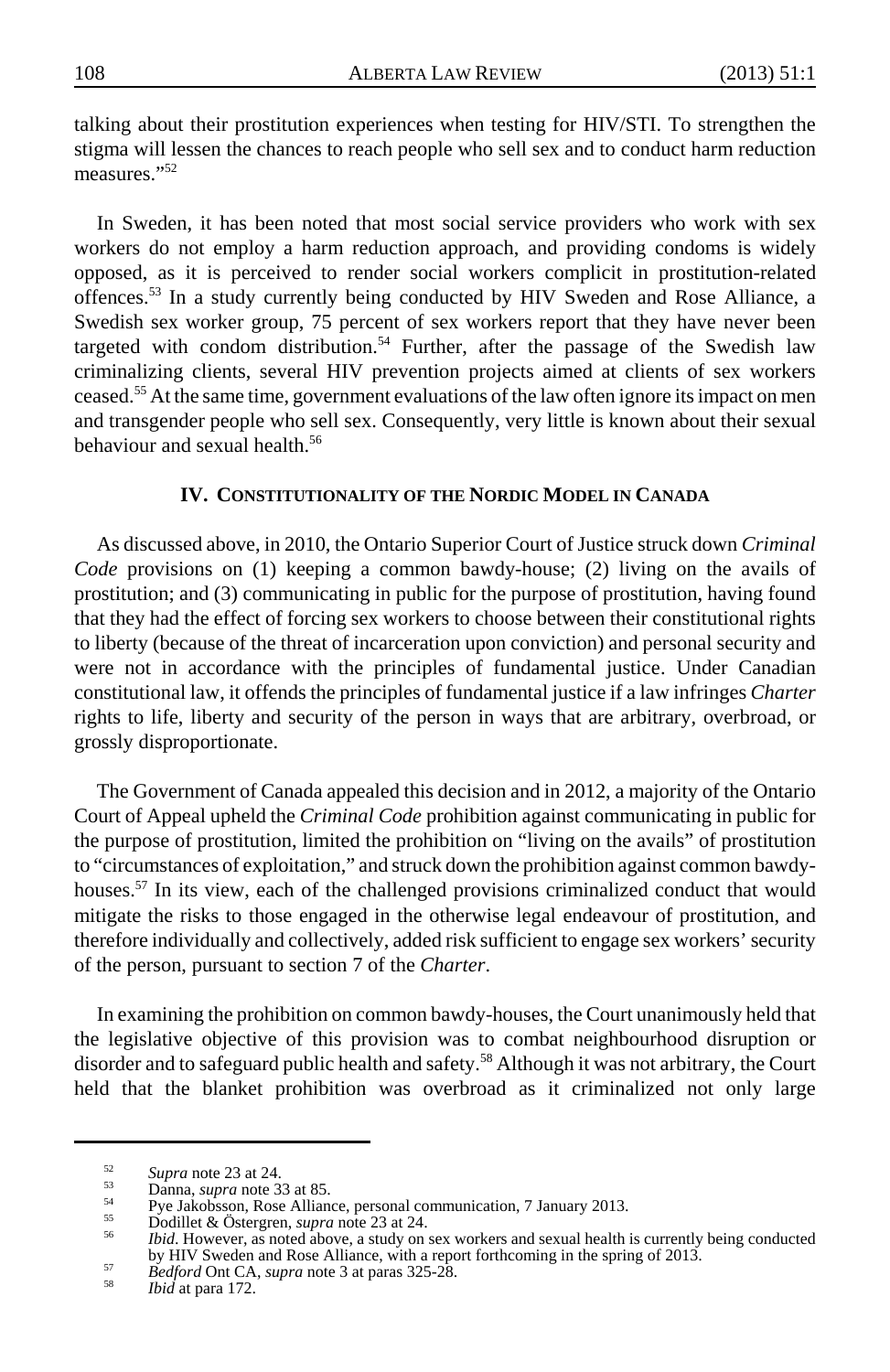establishments (which were likely to contribute to neighbourhood disruption and disorder), but also a single sex worker operating discreetly in her or his own home. Moreover, the provision was grossly disproportionate because it prevented sex workers from moving indoors to locations under their control, which the lower court had held was a safer way to sell sexual services.

In examining the prohibition against "living on the avails," the Court was again unanimous in its view. It found that the provision was intended to prevent the exploitation of sex workers by "pimps," but found that the provision was overbroad because it captured conduct that was not exploitative.<sup>59</sup> Its harmful effects were also grossly disproportionate to the state's expressed interest in preventing exploitation because it prevented sex workers from hiring bodyguards, drivers, or others who could keep them safe, and could conversely increase the likelihood of exploitation by forcing sex workers to seek protection from those who were willing to risk a charge under this provision. To remedy this, the Court read in words of limitation so that the prohibition applied only to those who lived on the avails of prostitution in "circumstances of exploitation," which in its view, cured the constitutional defect and aligned the text of the provision with the vital underlying legislative objective.

Finally, the Court considered the prohibition against communicating in public for the purpose of prostitution. While the lower court found its purpose was to target the "social nuisance" associated with street prostitution, three of the five justices of the Court held that the lower court had underemphasized the importance of this legislative objective, improperly locating street prostitution "towards the low end of the social nuisance spectrum" and minimizing its relationship with serious criminal conduct, including drug possession, drug trafficking, public intoxication, and organized crime.<sup>60</sup> The majority of the Court held that there was evidence that enforcement of the prohibition on communication had been effective in protecting residential neighbourhoods from the harms associated with street prostitution. Therefore, the prohibition on communicating was not arbitrary. The majority also held that the provision was not overbroad or grossly disproportionate, finding that the lower court had overemphasized the impact of the provision on sex workers' security of the person. Though they accepted that it denied sex workers the opportunity to have face-to-face contact with prospective customers, this was but one factor, among many, that together contributed to the risk faced by sex workers working on the street. Accordingly, a majority of the Court was satisfied that the communicating provision did not violate the principles of fundamental justice.

Notably, two judges of the Ontario Court of Appeal issued a strong dissent on the majority's finding with respect to the communicating provision. The dissenting judges held that the lower court was correct to find that "the effects of the communicating provision are grossly disproportionate to the goal of combating social nuisance" and that the provision therefore violated section 7 of the *Charter*. 61 In particular, the dissenting judges noted that the communicating provision had equally serious (and perhaps worse) effects on sex workers' right to security of the person as the prohibition on bawdy-houses and the

<sup>59</sup> *Ibid* at paras 239, 256. <sup>60</sup> *Ibid* at para 306. <sup>61</sup> *Ibid* at para 333.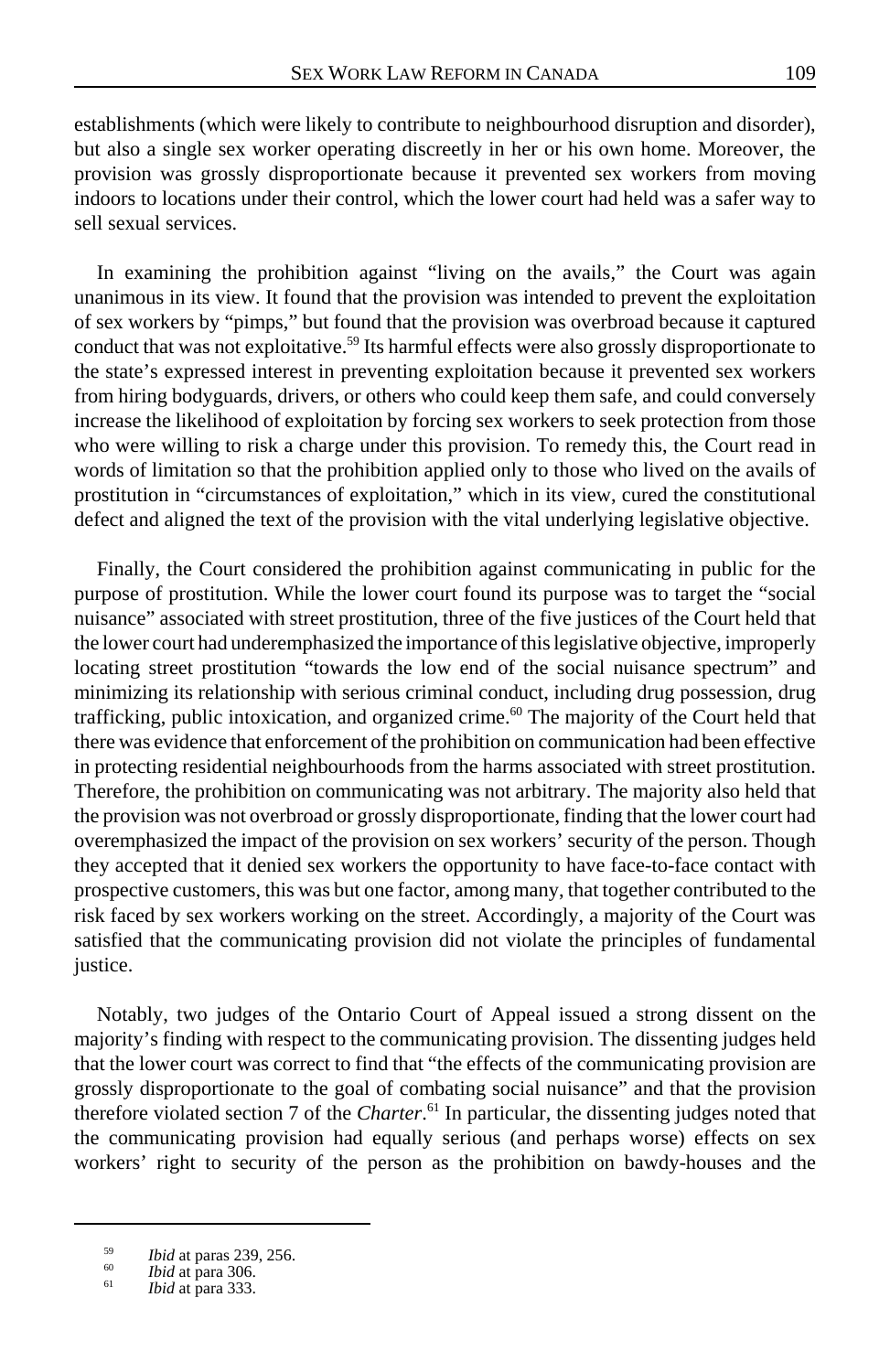prohibition on living on the avails of prostitution.<sup>62</sup> They also disputed the majority's view that continuing to criminalize communicating helped curb criminal activity such as the possession and trafficking of drugs, violence and "pimping." Most significantly, the dissenting judges argued that though sex workers' efforts to screen clients may be imperfect, the record demonstrated "that it is nevertheless an essential tool for safety."<sup>63</sup> Furthermore, they argued, the majority ignored other ways in which the communicating provision adversely affects sex workers' safety, including forcing them into isolated and dangerous areas and discouraging them from working together.

The dissenting judges also held that the majority failed to properly consider the vulnerability of the persons most affected by the communicating provision and the ways in which the vulnerability of sex workers who work on the street magnifies the adverse impact of the law. In their view, the equality values underlying the *Charter* require careful consideration of the adverse effects of the provision on women (many of them Indigenous), lesbian and gay individuals, and those with drug or alcohol dependence, who constitute the majority of sex workers working on the street. As Justice MacPherson noted, "prostitutes' pre-existing vulnerability exacerbates the security of the person infringement caused by the communicating provision. It is precisely those street prostitutes who are unable to go inside or to work with service providers who are most harmed when screening is forbidden."64

Sex workers and sex workers' allies had a mixed reaction to the decision of the Ontario Court of Appeal. Some applauded the Court's recognition of the ways the criminal provisions contributed to the harms experienced by sex workers, but the majority decision was also criticized for:

- singling out the sex industry for ambiguously criminalizing "exploitative" third party relationships that are defined by the courts (and coloured by their attendant stereotypes of who "pimps" are — a term used liberally in the decision but never properly defined);
- overstating the supposed benefits of the prohibition on communication;
- understating the negative impact the prohibition on communication had on sex workers; and
- subjecting sex workers who work on the street to continued arrest, police harassment, prosecution, and violence.<sup>65</sup>

<sup>&</sup>lt;sup>62</sup> Ibid at para 344.<br>
<sup>64</sup> Ibid at para 348.<br>
<sup>64</sup> Ibid at para 358.<br>
<sup>64</sup> See e.g. Maggie's Toronto Sex Workers Action Project, "Ontario Court leaves most vulnerable sex<br>
<sup>65</sup> See e.g. Maggie's Toronto Sex Workers Acti press-releases?news\_id=86>; Alliance Féministe Solidaire Pour Les Droits Des Travailleuses (rs) Du Sexe, "Victoire partielle : le jugement de la Cour d'appel de l'Ontario laisse tomber les travailleuses et travailleurs du sexe de la rue" (26 March 2012), online: Alliance Féministe Solidaire <www.alliance feministesolidaire.org/2012/03/victoire-partielle.html>; Feminists Advocating for Rights and Equality for Sex Workers, "Statement on the Ontario Court of Appeal decision: Canada (Attorney General) v. Bedford, 2012 ONCA 186" (28 March 2012) online: First Advocates <http://archive.is/yZto5>.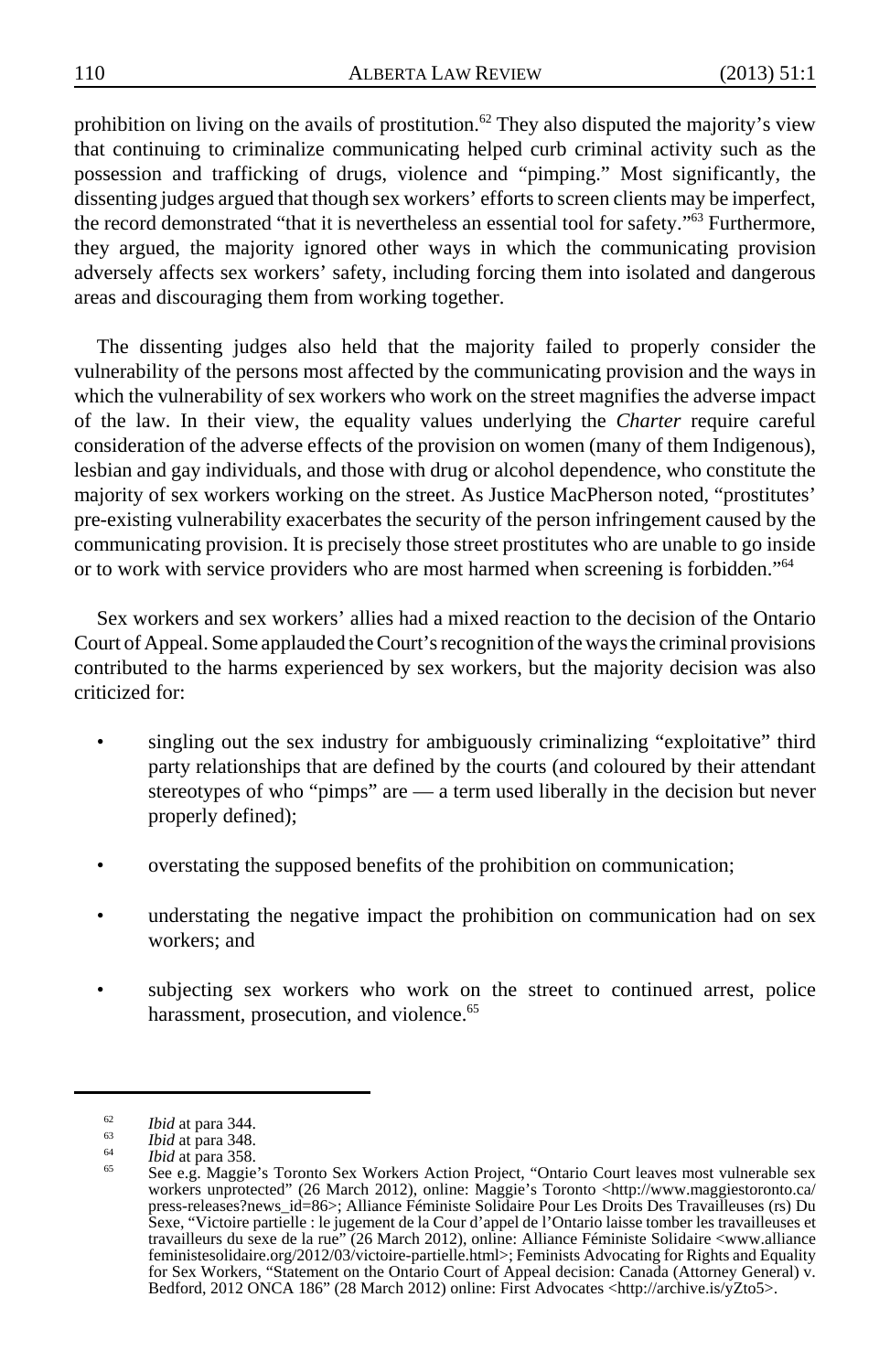# **A. APPLICABILITY OF** *BEDFORD* **TO THE NORDIC MODEL**

One major distinction between the Nordic model and Canada's laws concerning sex work is the legislative objective underlying each. As noted above, the Ontario Court of Appeal and the trial court did "not accept that one of the objectives of the challenged legislation is to eradicate prostitution through the criminalization of related activity."<sup>66</sup> Instead, the Ontario Court of Appeal affirmed the trial judge's conclusions that the objectives of the various prohibitions are as follows:

- prohibiting common bawdy houses is aimed at combatting neighbourhood disruption or disorder and safeguarding public health and safety;
- prohibiting living on the avails of prostitution aims to prevent the exploitation of sex workers by "pimps"; and
- prohibiting communicating aims to curtail social solicitation and the social nuisance that it creates, encapsulating "serious criminal conduct including drug possession, drug trafficking, public intoxication, and organized crime."67

In Sweden, the purported aim of the *Sex Purchase Act*, which criminalizes the purchase of sex, is normative: to promote gender equality by eradicating sex work, a legislative objective that is significantly different from those found by the Ontario trial and appellate court as the objectives of Canada's prostitution laws.<sup>68</sup> While the promotion of gender equality is clearly a legitimate legislative objective in Canadian constitutional law, an underlying aim to eradicate sex work is arguably impermissible. In *R v. Butler*, the Supreme Court of Canada held that Parliament has "the right to legislate on the basis of some fundamental conception of morality for the purposes of safeguarding the values which are integral to a free and democratic society."<sup>69</sup> However, the Court qualified this right by holding that in order to warrant an override of *Charter* rights, the moral claims "must involve concrete problems such as life, harm, well-being, and not merely differences of opinion or taste<sup>"70</sup>

In *Bedford*, the Ontario Court of Appeal cited *Butler* in affirming that "a legislative purpose grounded in imposing certain standards of public and sexual morality is no longer a legitimate objective for purposes of *Charter* analysis."71 The Supreme Court of Canada subsequently held in *R v. Labaye* that to "incur the ultimate criminal sanction," a supposed harm must transgress "values which Canadian society as a whole has formally endorsed," and not be "based on individual notions of harm, *nor on the teachings of a particular*

<sup>&</sup>lt;sup>66</sup> *Bedford* Ont CA, *supra* note 3 at para 124.<br><sup>67</sup> *Ibid* at para 307.<br><sup>68</sup> It is not entirely clear whether Sweden's prohibitions on indoor sex work, working collectively, and profiting from the sexual labour of others were also intended to promote gender equality by eradicating sex work; this rationale was only clearly articulated for the prohibition on purchasing sex. Assuming Canada passes a law governing prostitution that is modelled after Sweden's, prohibitions on indoor sex work, working collectively, and profiting from the sexual labour of others would, presumably, also be

motivated by this objective. <sup>69</sup> [1992] 1 SCR 452 at 493. <sup>70</sup> *Ibid* at 523. <sup>71</sup> *Bedford* Ont CA, *supra* note 3 at para 189.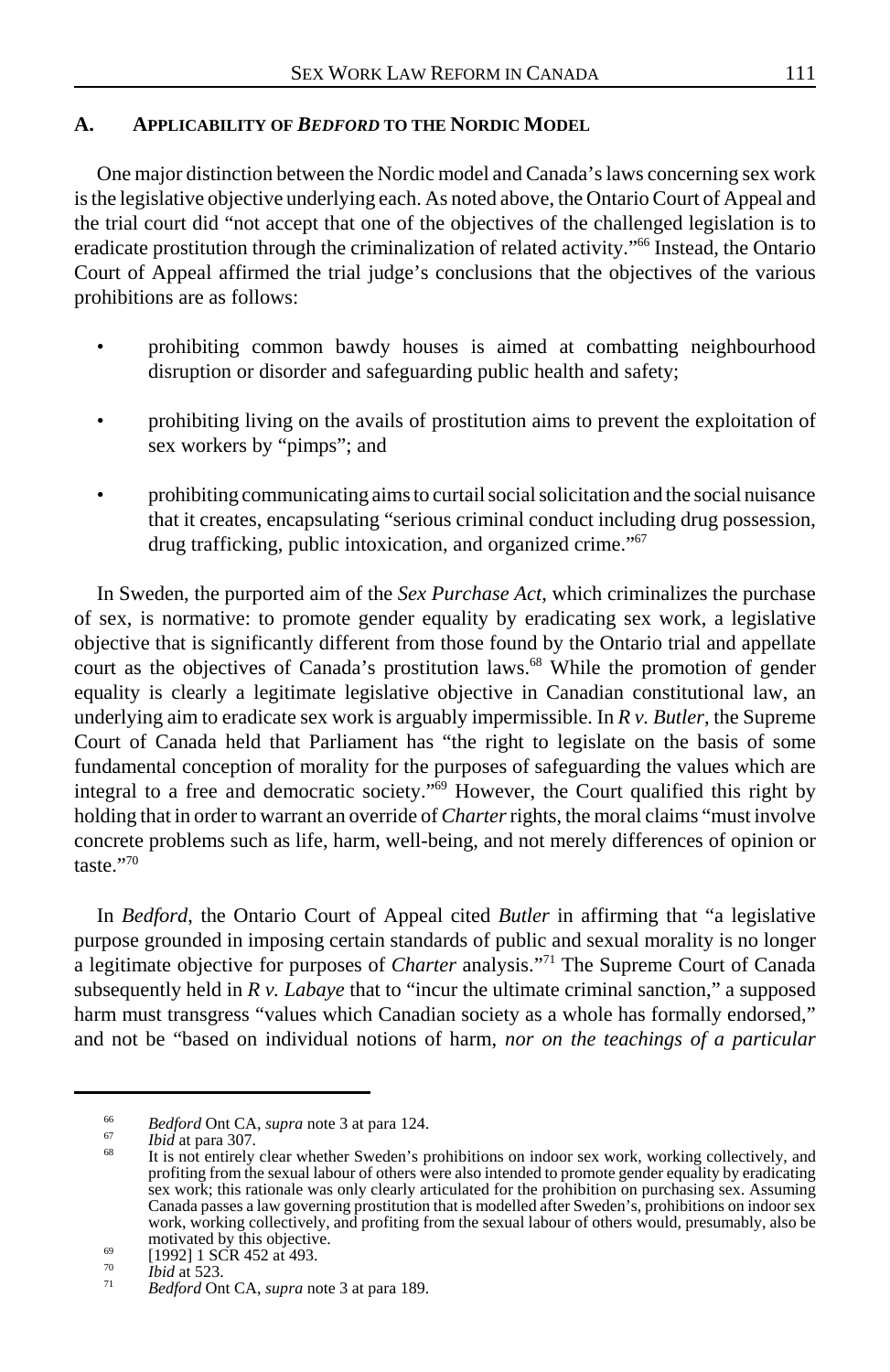*ideology*."72 As the interveners Prostitutes of Ottawa/Gatineau Work Education and Resist (POWER) and Maggie's: Toronto Sex Workers' Action Project (Maggie's) argued before the Ontario Court of Appeal, "[w]hile avoidance of harm to society may be a legitimate objective, the court must be careful to ensure that the conception of 'harm' being advanced does not merely disguise the moral or religious conventions of a particular community."<sup>73</sup>

The Supreme Court of Canada's test in *Labaye* for scrutinizing whether conduct is "indecent," and, therefore, criminal, helps illuminate the permissibility of a legislative objective predicated on the eradication of sex work and based on the notion that prostitution is inherently harmful to women. According to this test:

- (1) there must be an actual risk that members of the public (and not only those who are willing participants) be unwillingly exposed to acts that are deemed unpalatable;<sup>74</sup>
- (2) the conduct will predispose others to commit anti-social acts, though "[v]ague generalizations that the sexual conduct at issue will lead to attitudinal changes and hence anti-social behaviour will not suffice";<sup>75</sup> or
- (3) the conduct will physically or psychologically harm the persons involved, for which the "consent of the participant will generally be significant in considering whether this type of harm is established";<sup>76</sup> and
- (4) the harm or risk of harm is of a degree that is incompatible with the proper functioning of society, all of which should be based on evidence establishing beyond a reasonable doubt actual harm or a significant risk of actual harm.<sup>77</sup>

The notion that sex work is a form of gender inequality (and thus, a form of harm) is highly contested, as is the notion that the promotion of gender equality is conditional on the elimination of sex work. In their factum, the intervener styling itself the "Women's Coalition for the Abolition of Prostitution" described "ample evidence" of the harms associated with prostitution, which they urged the court to address by upholding the criminal prohibitions on bawdy houses, living on the avails of prostitution, and communication insofar as these provisions apply to "those who exploit and profit from women's prostitution."78 Yet, the trial judge in *Bedford* concluded that the assertion made by an expert witness of the government that "prostitution is inherently violent" was unfounded.79 Moreover, as the interveners POWER and Maggie's pointed out, the presumption that sex work is necessarily degrading for sex workers "is at odds with the subjective experiences of many sex workers, who do not regard sex work as degrading, who decided to enter the occupation and who decide to remain in it."80 In Sweden, there is no evidence suggesting that gender equality has been bolstered

<sup>72</sup> 2005 SCC 80, [2005] 3 SCR 728 at paras 33, 35 [*Labaye*] [emphasis added]. <sup>73</sup> *Bedford* Ont CA, *supra* note 3 (Factum of the Intervener POWER and Maggie's) at para 31 [POWER

Factum].<br> *Labaye, supra* note 72 at para 57.<br> *Thid at para 58.*<br> *Bid at para 49.*<br> *Thid at para 49.*<br> *Bid at para 60.*<br>
Women's Coalition Factum, *supra* note 4 at para 41, 34.<br> *Bedford* Ont Sup Ct, *supra* note 10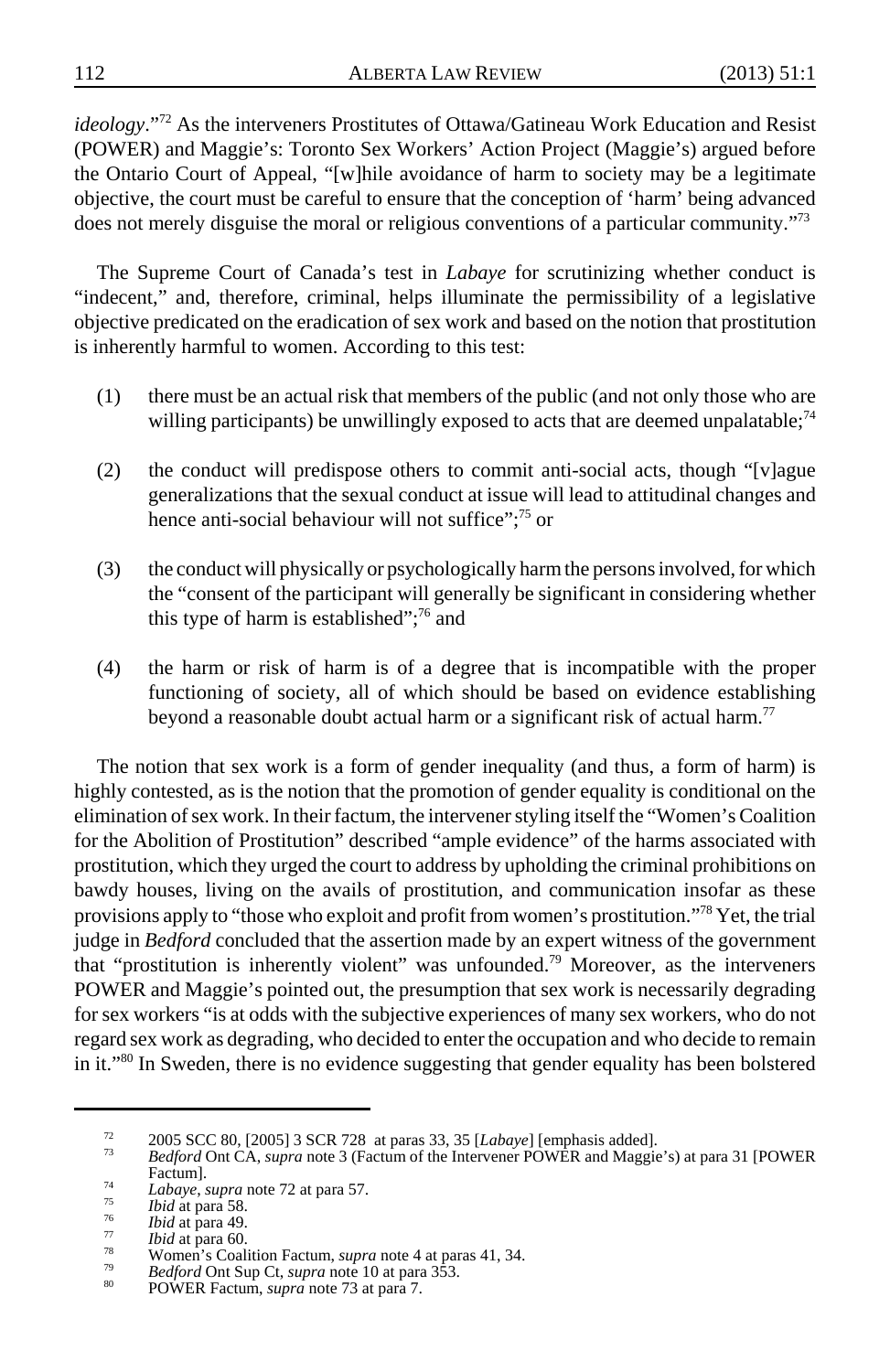as a result of the *Sex Purchase Act*. Rather, evaluations of the law have demonstrated that it is contributing to the marginalization and violence that sex workers — who are predominantly women — experience. Measured against the test articulated in *Labaye*, criminalizing prostitution on the suppositions that (1) sex work is inherently harmful as violence against women, and therefore (2) its prohibition must promote gender equality, is not a legitimate objective.

Furthermore, the logical extension of legislation motivated by a desire to "eradicate sex work" is the suppression of sex workers, an objective that is clearly discriminatory in purpose and cannot survive the scrutiny of section 15(1) of the *Charter*, which affords all persons the right to the equal protection and benefit of the law and prohibits discrimination on the basis of race, national or ethnic origin, colour, religion, sex, age, disability, and other analogous grounds, many of which sex workers embody. Basing the "eradication of sex work" on a claim that prostitution is inherently a practice of "sexual exploitation and male violence against women"81 promotes and exacerbates stereotypes of sex workers as hypervulnerable to exploitation and incapable of operating in their own self-interests. It also singles out sex workers for adverse treatment that is not accorded to workers in other occupations, effects that are unconstitutional.<sup>82</sup>

Nevertheless, if it were deemed permissible to pursue the legislative objective of promoting gender equality via the dubious means of eradicating sex work, the Ontario Court of Appeal held in *Bedford* that "*the respondents' security of the person interest would nonetheless be infringed by the legislation*."83 In other words, a finding of a violation of sex workers' security of the person is not contingent on the state's legislative objective, which is not relevant until one considers the applicable principles of fundamental justice.

### **B. WORKING INDOORS**

Sweden's *Penal Code* criminalizes those who "promote" sex work by permitting individuals to use premises for sex work, effectively criminalizing working indoors and with others, unless a sex worker owns the space from which she or he works.84 In *Bedford*, the Ontario Court of Appeal found the analogous prohibition on "common bawdy-houses" unconstitutionally infringed sex workers' security of the person.<sup>85</sup> This reasoning would seem to apply equally to Sweden's approach to indoor sex work.

Having established a violation of sex workers' security of the person, the next step is to consider whether the provision is arbitrary or overbroad, or whether its harmful effects are grossly disproportionate to the importance of the legislative objective. If it is found to be any of these three, then it is not in accordance with the principles of fundamental justice and therefore impermissibly infringes section 7 of the *Charter*. Each is considered in turn below.

<sup>&</sup>lt;sup>81</sup><br>Women's Coalition Factum, *supra* note 4 at para 3.<br>See e.g *Vriend v Alberta*, [1998] 1 SCR 493.<br>*Bedford* Ont CA, *supra* note 3 at para 124 [emphasis added].<br>*Penal Code* 1962, *supra* note 17, s 12.<br>*Bedford* Ont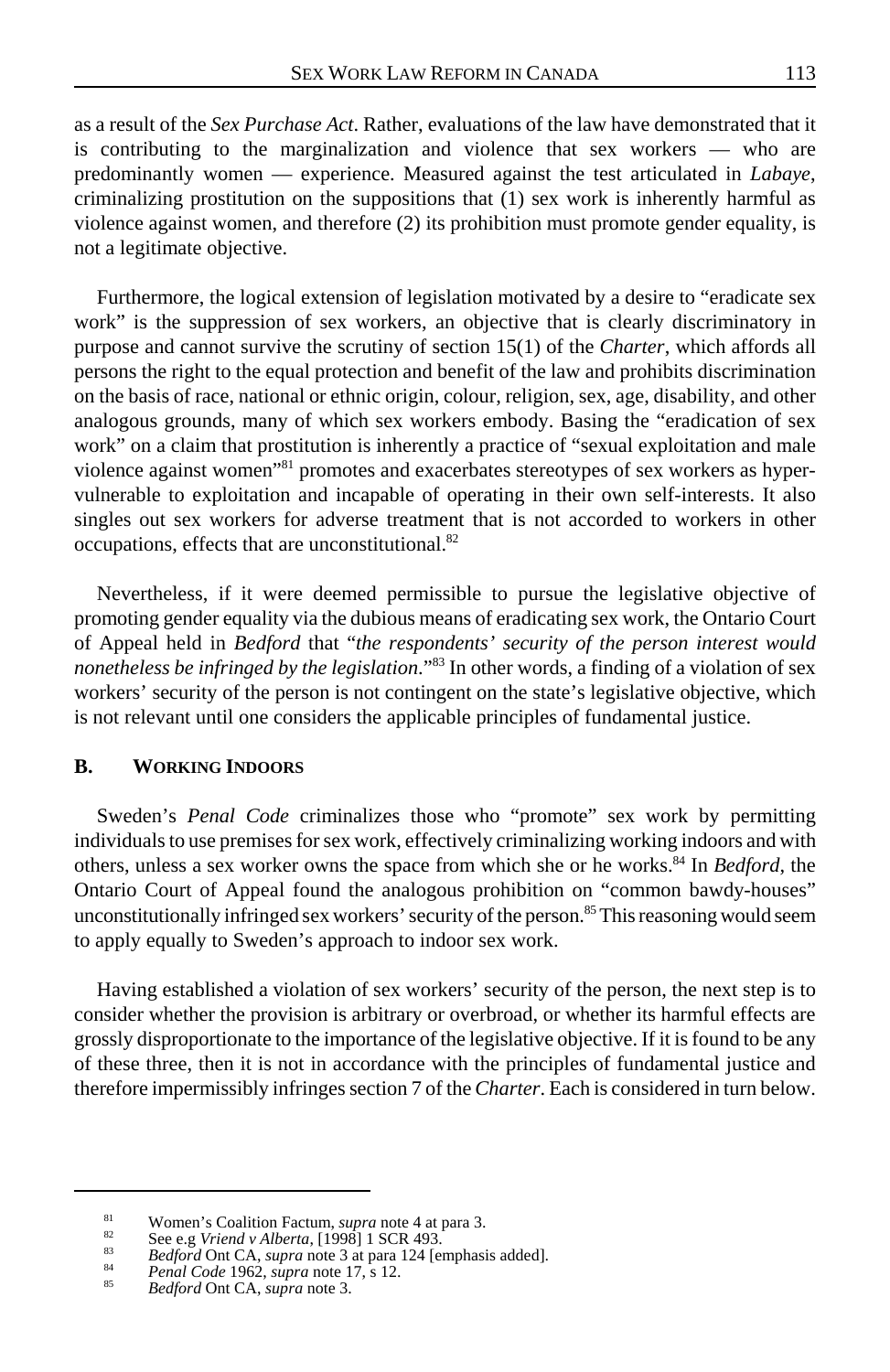A provision is *arbitrary* where it bears no relation to, or is inconsistent with, the objective that lies behind the legislation. In *Canada (Attorney General) v. PHS Community Services Society*, the Supreme Court of Canada held that the jurisprudence on arbitrariness is not "entirely settled," with one approach assessing whether a limit on one's constitutional rights is "necessary" to further the state objective and another focusing on whether the deprivation of a right "bears no relation to, or is inconsistent with, the state interest that lies behind the legislation."86

Presumably, proponents of this hypothetical law would argue that a prohibition on indoor sex work is consistent with a legislative objective of eradicating sex work because it targets the very sites where sex work takes place, and discourages, or at least makes it more difficult to engage in, prostitution, and has symbolic, normative value. Significantly, the Attorney General of Canada attempted this line of argument in *Bedford*, submitting that the objective of the "overall legislative scheme" concerning sex work was to "denounce and deter the most harmful and public emanations of prostitution, to protect prostitutes, and to reduce the societal harms that accompany prostitution."87 Going further, the Attorney General of Ontario argued that the objective was to "eradicate prostitution."88 Although the Ontario Court of Appeal rejected this, it did hold, in *obiter* (and without elaborating on its justification for this conclusion) that it "would be difficult for the respondents [Terri Jean Bedford, Amy Lebovitch, and Valerie Scott] to establish that the provisions are arbitrary or overbroad and perhaps even disproportionate *if, in some way, the laws advance the objective of reducing or abolishing prostitution*."89

However, as noted above, Sweden's laws on sex work — including the prohibition that effectively criminalizes working indoors — have merely displaced sex work rather than genuinely reduced it, while making it more difficult for sex workers to control their working conditions. Similarly, evidence in Canada also indicates that the criminalization of common bawdy-houses increases the risk of violence sex workers experience. Exposing the very people a law is professing to "save" to a greater risk of violence may well render arbitrary a prohibition on indoor sex work that is intended to promote gender equality.

Assessing whether a law is unconstitutionally *overbroad* requires a court to ask whether the challenged law deprives a person of his or her section 7 rights more than is necessary to achieve the legislative objective, while according the legislature a measure of deference.<sup>90</sup> If a prohibition on working indoors is *not* deemed arbitrary, it is unlikely that it would be deemed overbroad, especially if there is an exception for working independently out of a sex worker's own home. In *Bedford*, the Ontario Court of Appeal stated that if "the legislative objectives of the bawdy-house provisions included the eradication of prostitution and the deterrence of the sex industry, it may be that a blanket prohibition would *not be overbroad*."91 The Court further held that the criminalization of common bawdy-houses is "most significantly overbroad in its extension to the prostitute's own home for her own

<sup>&</sup>lt;sup>86</sup> 2011 SCC 44, [2011] 3 SCR 134 at para 132.<br>
<sup>87</sup> *Bedford* Ont CA, *supra* note 3 at para 158.<br> *bid* at para 157 [emphasis added].<br>
<sup>89</sup> *Ibid* at para 148.<br> *bid* at para 148.<br> *bid* at para 200 [emphasis added].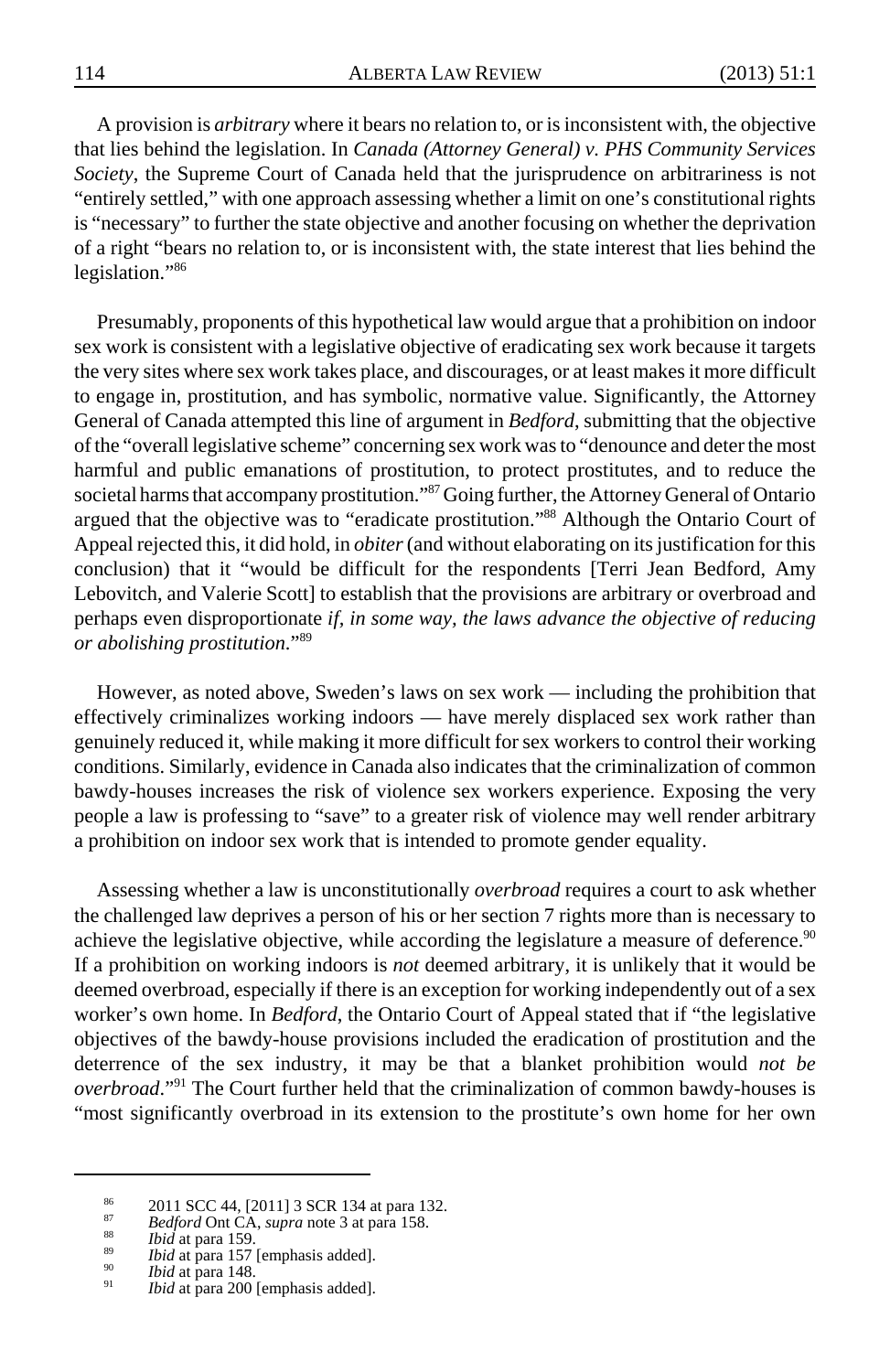use."<sup>92</sup> In its view, "a single person discreetly operating out of her own home by herself would be unlikely to cause most of the public health or safety problems to which the legislation is directed."93 With a considerably broader legislative objective of promoting gender equality and eradicating sex work but with a legislative exception for sex work in limited circumstances, Sweden's approach to criminalizing indoor sex work could escape a finding of overbreadth.

Finally, when a court considers *gross disproportionality*, it analyzes whether the deprivation of a person's section 7 rights is so extreme as to be disproportionate to any legitimate government interest.<sup>94</sup> A weighing exercise is undertaken between the importance of the objective of a challenged law and the impact of that law on a claimant's section 7 rights. In assessing gross disproportionality, the Ontario Court of Appeal noted that, "[g]iven the importance of the legislative objectives that animate the bawdy-house provisions, the impact on prostitutes would have to be extreme to warrant a finding of gross disproportionality."95 Nevertheless, the Court held that

the evidence in this case suggests that there is a very high homicide rate among prostitutes and the overwhelming majority of victims are street prostitutes. As well, while indoor prostitutes are subjected to violence, the rate of violence is much higher, and the nature of the violence is more extreme, against street prostitutes than those working indoors. The bawdy-house provisions prevent prostitutes from taking the basic safety precaution of moving indoors to locations under their control, which the application judge held is the safest way to sell sex. In this way, as the application judge found, the provisions *dramatically impact on prostitutes' security of the person*. 96

Criminalizing indoor sex work also undermines the safety of sex workers who work indoors; people who target sex workers know that sex workers are unlikely to contact police if they risk criminal charges and their livelihood as a result, and because it inhibits the screening of clients, who do not wish to disclose any identifying information for fear of criminal liability.

The very limited exception in Sweden's *Penal Code* for sex workers working alone out of property they own does not assist those sex workers who wish to work collectively or who do not own the property in which they work. Evaluations of the Nordic model have shown that sex workers are forced to lie in order to rent premises, are pressured to pay exorbitant rent, and are frequently banned from hotels and other venues after police inform management of sex work on their property.<sup>97</sup> The impact of Sweden's prohibition on indoor sex work is thus similarly "extreme," "grossly disproportionate," and extraordinarily inconsistent with a legislative objective of promoting gender equality, particularly if the prohibition contributes to violence against sex workers, who are predominantly women.

<sup>&</sup>lt;sup>92</sup> *Ibid* at para 204.<br>
<sup>93</sup> *R v Malmo-Levine*, 2003 SCC 74, [2003] 3 SCR 571 at para 143.<br>
<sup>95</sup> *Bedford* Ont CA, *supra* note 3 at para 206.<br> *bid at para 201* [emphasis added].<br>
<sup>96</sup> *Ibid* at para 207 [emphasis a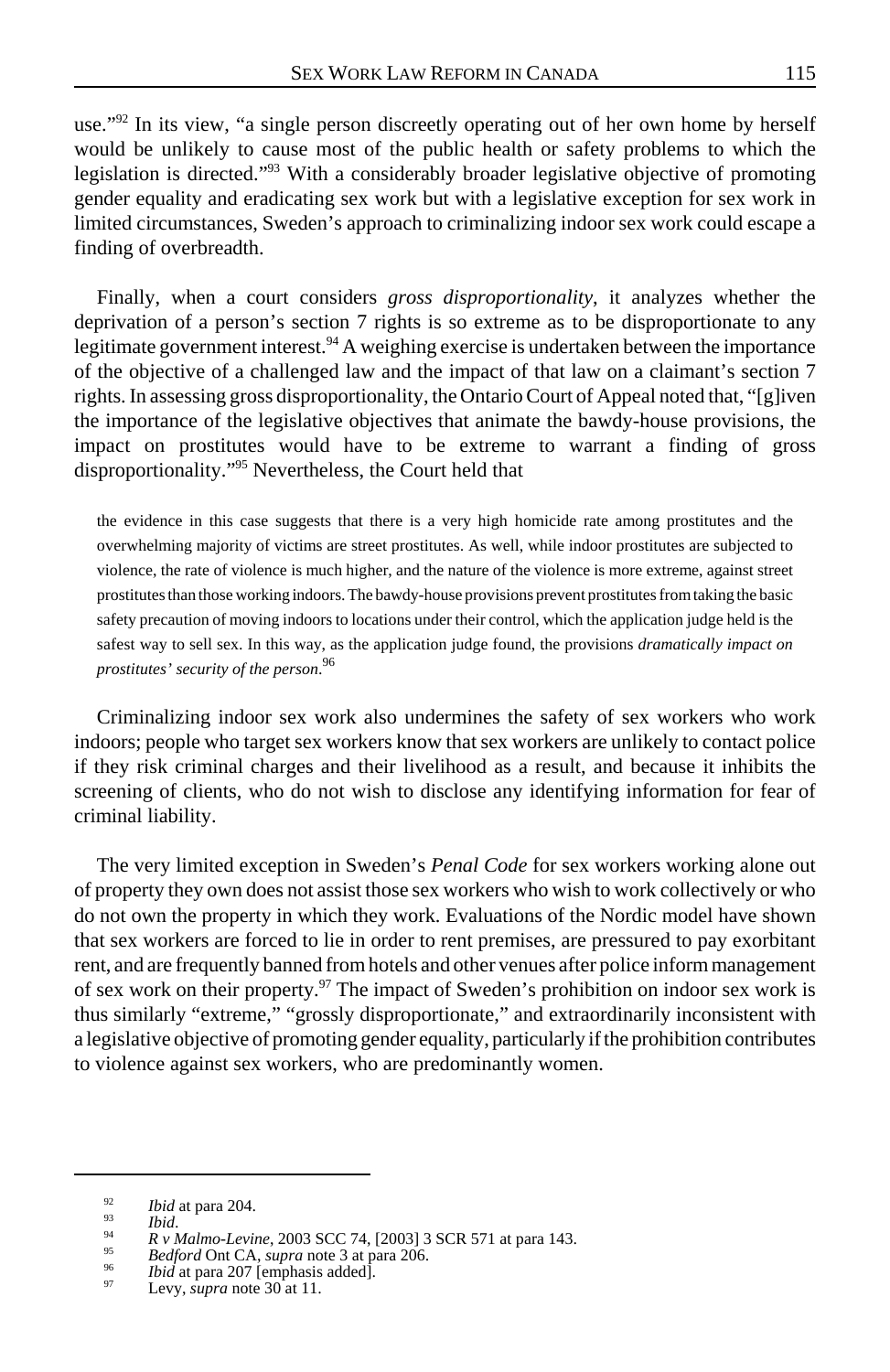# **C. WORKING COLLECTIVELY AND PROFITING FROM THE SEXUAL LABOUR OF OTHERS**

As is the case in Canada, the Nordic approach to sex work prohibits sex workers from working with others and prohibits profiting from the sexual labour of others. While Swedish legislation ostensibly criminalizes only those who "improperly financially exploit" those in sex work, no distinction is made in practice between relationships involving exploitation and those that do not. Dodillet and Östergren explain that the implications of the law are that sex workers cannot employ others to assist them to find clients or act as security guards, and sex workers also "can not work together, recommend customers to each other, advertise, work from property they rent or own or even cohabit with a partner (since that partner is likely to share part of any income derived from sex work)."<sup>98</sup> The prohibition thus renders sex workers more susceptible to violence by preventing them from working with, or employing, third parties and ultimately limits sex workers' options on how they work. Criminalizing activities so as to force sex workers to work in isolation materially contributes to a deprivation of their security of the person, a finding the Ontario Court of Appeal also made in *Bedford*.

Arguably, these provisions are not necessary to further a state objective to promote gender equality through the eradication of sex work, especially if one considers the availability of other legislation in Canada to address various forms of exploitation, including against sex workers.<sup>99</sup> Proponents of a hypothetical "Nordic model" law in Canada may argue that these prohibitions are consistent with the legislative objective because they deter people from working in the sex industry and have symbolic, normative value, reinforcing as they do the notion that all sex workers are exploited. However, a court may still find a prohibition on the "improper financial exploitation" of sex workers to be arbitrary if it considers evidence demonstrating that the closest analogy in Canada's *Criminal Code* ("living on the avails of prostitution" — even if read down more narrowly to apply only in "circumstances of exploitation" as done by the Ontario Court of Appeal in *Bedford*) renders sex workers more susceptible to violence, an outcome that is inconsistent with the promotion of gender equality.

What of potential overbreadth of a provision such as the one as in the current Swedish law? The Supreme Court of Canada has held that a blanket prohibition, as is the case in Sweden, can escape a charge of unconstitutional overbreadth when (1) a narrower prohibition will be ineffective in achieving the legitimate legislative objective because the class of affected persons cannot be identified in advance; and (2) if there is a significant risk to public safety in the event of misuse or misconduct.<sup>100</sup> The Ontario Court of Appeal held that neither circumstance was applicable in the context of Canada's current prohibition on "living on the avails" of prostitution and therefore deemed the provision overbroad.<sup>101</sup> Admittedly, a broad legislative objective gives greater latitude to the government to declare "non-exploitative" working relationships that facilitate the practice of sex work to be criminal (for example, sex workers' employers, managers, employees and colleagues). Nevertheless, a blanket prohibition on "improper financial exploitation" casts too wide a net should it capture sex

<sup>&</sup>lt;sup>98</sup><br>
Bodillet & Östergren, *supra* note 23 at 4.<br> *Bedford* Ont Sup Ct, *supra* note 10 at paras 524-35.<br> *R v* Clay, 2003 SCC 75, [2003] 3 SCR 735 at para 40.<br> *Bedford* Ont CA, *supra* note 3 at para 245.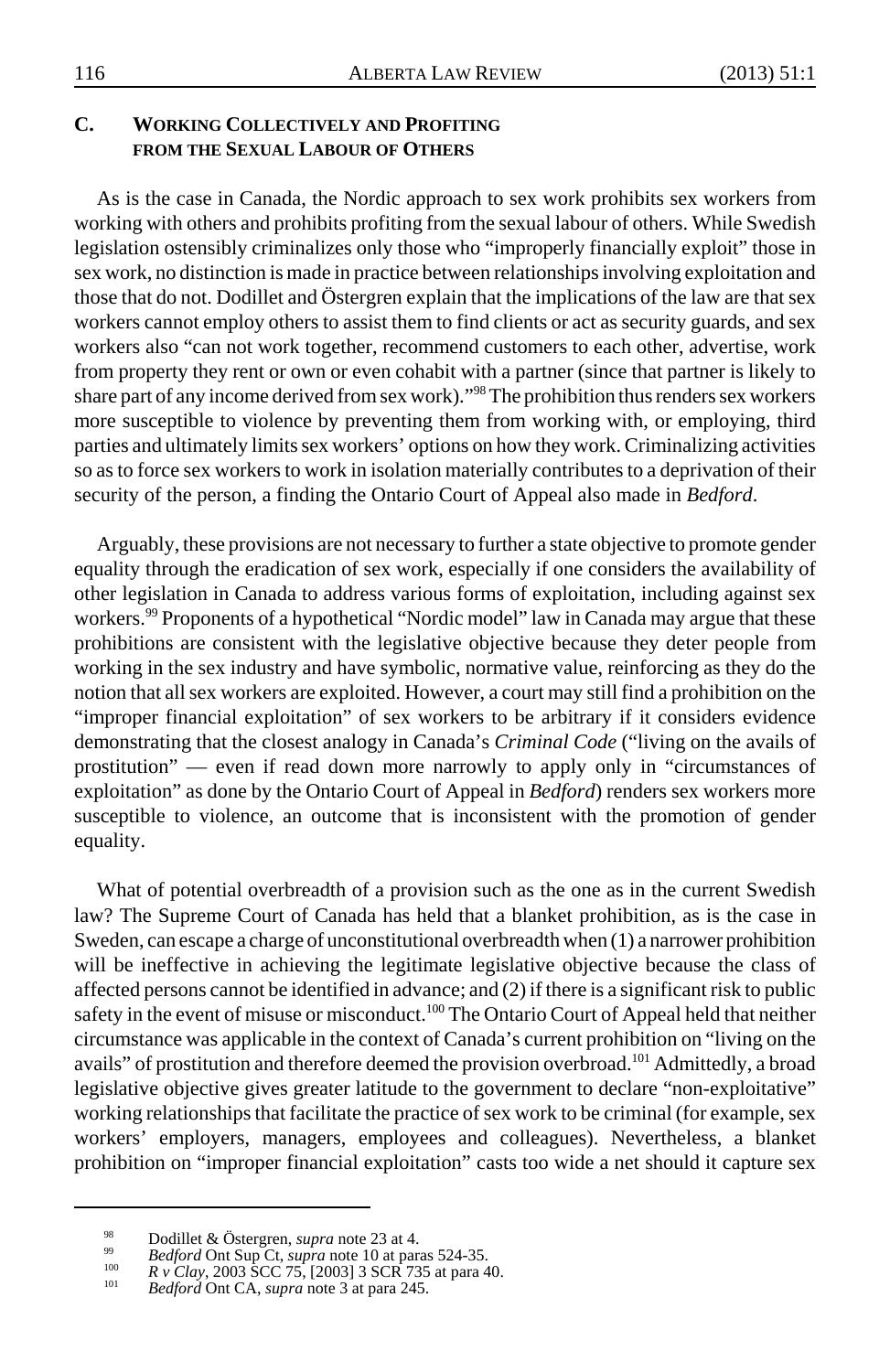workers' personal supportive relationships (for example, family and partners) as well as professional relationships which are mistakenly defined as exploitative merely on the basis that one of the parties is a sex worker. A charge of overbreadth, particularly with respect to sex workers' non-professional relationships, may thus succeed against the enactment of this aspect of the Nordic model.

Moreover, the Ontario Court of Appeal found that Canada's current prohibition on "living on the avails" of prostitution was grossly disproportionate because it prevents sex workers from hiring staff who could keep them safe, and could conversely increase the likelihood that sex workers would be exploited by "forcing them to seek protection from those who are willing to risk a charge under this provision."<sup>102</sup> Depriving sex workers of their security of the person, without necessarily advancing a legislative objective of gender equality or the eradication of sex work, dooms a prohibition on "improper financial exploitation" to a finding of gross disproportionality.

## **D. PURCHASING SEX**

While the wording of Sweden's *Sex Purchase Act* suggests that only the purchase of sex is criminalized, sex workers continue to face threats of violence and to their health because they are prevented from screening their clients, who are exposed to police scrutiny for such communication in the course of purchasing their services. In *Bedford*, both the trial and appellate court found the prohibition on communication in public for the purpose of prostitution violated sex workers' security of the person by preventing sex workers from screening potential customers for fear of arrest. Even if the purpose of the Nordic model is not to criminalize communication for the purpose of selling sex, this is its effect, with perilous repercussions for sex workers.103 Since the passage of Sweden's *Sex Purchase Act*, sex workers who work on the street have testified that they have less time and power to negotiate safer sex, face more dangerous clients, and have less time or leverage to assess potential danger<sup>104</sup> — issues similar to those faced by sex workers in Canada and exacerbated by police sweeps and operations targeting clients. Where police forces in Canada have targeted clients for arrest, several sex worker led organizations have documented its dangerous ramifications.

In Montreal, for example, Stella, a sex worker-led organization, has kept thorough documentation since 2001 about client sweeps performed by the police in the neighbourhood of Hochelaga-Maisonneuve.105 Where police have aggressively targeted clients, their presence on habitual strolls has displaced regular clients of sex workers on the street to sex workers working indoors where the risk of criminalization is lower. Sex workers on the street have fewer choice of clients as a result and do not have the time while avoiding police to assess if someone is a potential client or an aggressor. Due to a decrease in the visibility of clients, they also accept seeing clients that they would otherwise reject: those who may be drunk or violent, or who request that particular sexual services be performed that they would

<sup>&</sup>lt;sup>102</sup> *Ibid* at para 253.<br> *R v Big M Drug Mart Ltd*, [1985] 1 SCR 295 [*Big M Drug Mart*].<br>
<sup>104</sup> *Purchasing Sexual Services, supra* note 15.<br>
<sup>105</sup> Émilie Laliberté, Executive Director of Stella, personal communication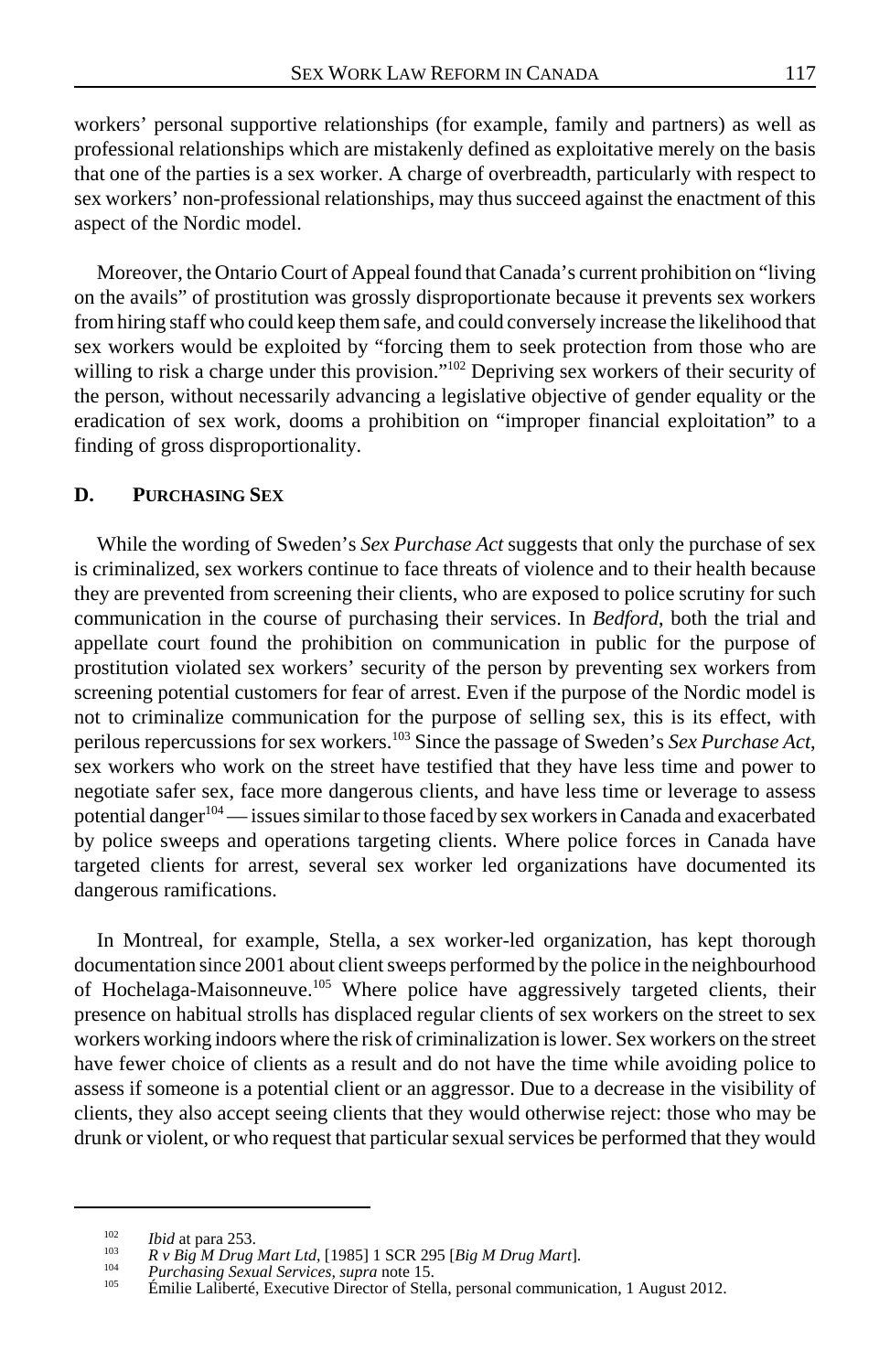normally refuse (including unprotected sex), at lower prices.<sup>106</sup> During a three month span in 2001 when police targeted clients for arrest, Stella reported a threefold increase in their "Bad Tricks and Aggressors List," as well as a fivefold increase in assaults with a knife perpetrated against sex workers in the neighbourhood.107 In June 2010, a client sweep was announced by the police in Hochelaga-Maisonneuve during which 76 clients were arrested.<sup>108</sup> Again, Stella recorded dramatic increases in violence experienced by sex workers working on the street, including eight violent sexual assaults against sex workers.109 Following this sweep, in the fall of 2010, the local police prefect acknowledged that the targeting of clients had been an ineffective response to sex work in the community, with unintended detrimental impacts on the safety and security of sex workers.<sup>110</sup> Nevertheless, in the summer of 2012, the police undertook another massive client sweep in Hochelaga-Maisonneuve and 54 clients were arrested over seven days, after which Stella recorded 14 assaults, including sexual assaults, and an attempted murder against sex workers in the neighbourhood.<sup>111</sup>

In Ottawa-Gatineau, the "Community Safety" or "John" letter was introduced in 2007 to "reduce unwanted traffic and sensitize sex trade consumers and drug users of the impact of their illegal activity" by undermining clients' anonymity.<sup>112</sup> The letters are sent by police to clients of sex workers after an officer has observed a client picking up a sex worker, in the company of a sex worker, continually driving around an area frequented by sex workers, or routinely stopping and talking to sex workers — an approach that further reifies the divide between sex workers and their community and reinforces sex workers' social isolation, since one can be targeted by the police for simply interacting with them. It can also have grave consequences for sex workers working on the street, who may be unable to obtain assistance from passerbys who fear this sanction. More recently, there has been a trend towards targeting and charging clients while declining to charge sex workers, likely associated with a safety advisory published by the Ottawa Police Service in December 2011.<sup>113</sup> The advisory, directed towards sex workers, referred to a spate of murders of sex workers and provided recommendations for personal safety, including working in well-lit areas and in teams, and exercising greater caution in entering vehicles.<sup>114</sup> These safety precautions, of course, are impossible to execute without risk of criminal liability when the communication provision is valid law. Under the leadership of a new Chief of Police in July 2012, a new policing policy was adopted premised on solely charging clients for communicating in public for the purpose of prostitution.115 In spite of this, POWER, a sex worker led organization in Ottawa,

<sup>106</sup> *Ibid*. <sup>107</sup> *Ibid*. <sup>108</sup> Daniel Renaud, "La police ouverte au centre de répit pour prostituées," *ExRue Frontenac* (8 November 2010) online: ExRue Frontenac <http://www.exruefrontenac.com/nouvelles-generales/societe/29691-echec-de-loffensive-poli ciere-de-lete-dernier>.

echec-de-loffensive-poli ciere-de-lete-dernier>. 109 *Ibid*. <sup>110</sup> *Ibid*. <sup>111</sup> Laliberté, *supra* note 105; Pierre-André Normandin, "Hochelaga veut tolérer la prostitution" *La Presse* (16 June 2012) online: <http://www.lapresse.ca/actualites/regional/montreal/201206/15/01-4535557-<br>hochelaga-veut-tolerer-la-prostitution.php>.

http://www.ottawa-police Service, "Community Safety Letters," online: Ottawa Police <http://www.ottawapolice.<br>ca/en/crimeprevention/communitysafetyletter.aspx>. ca/en/crimeprevention/communitysafetyletter.aspx>.<br>
113 Ottawa Police Service, "Safety Advisory," online: Ottawa Police <http://www.ottawapolice.ca/Libraries/

Publications/Message\_to\_Sex\_Trade\_Workers\_E.sflb.ashx>.<br><sup>114</sup> In a press release dated 8 July 2012, POWER explained that these well-established safety precautions are nearly impossible to exercise in the context of criminalization, including the specific targeting of clients (POWER, "Ottawa Police's Aggressive Tactics Continue to Put Sex Workers at Risk" (8 July 2012), online: POWER Ottawa <http://www.powerottawa.ca/Press%20Release%20July%208th.pdf>).<br>
Fréderique Chabot, POWER Board of Directors, personal communication, 2 August 2012.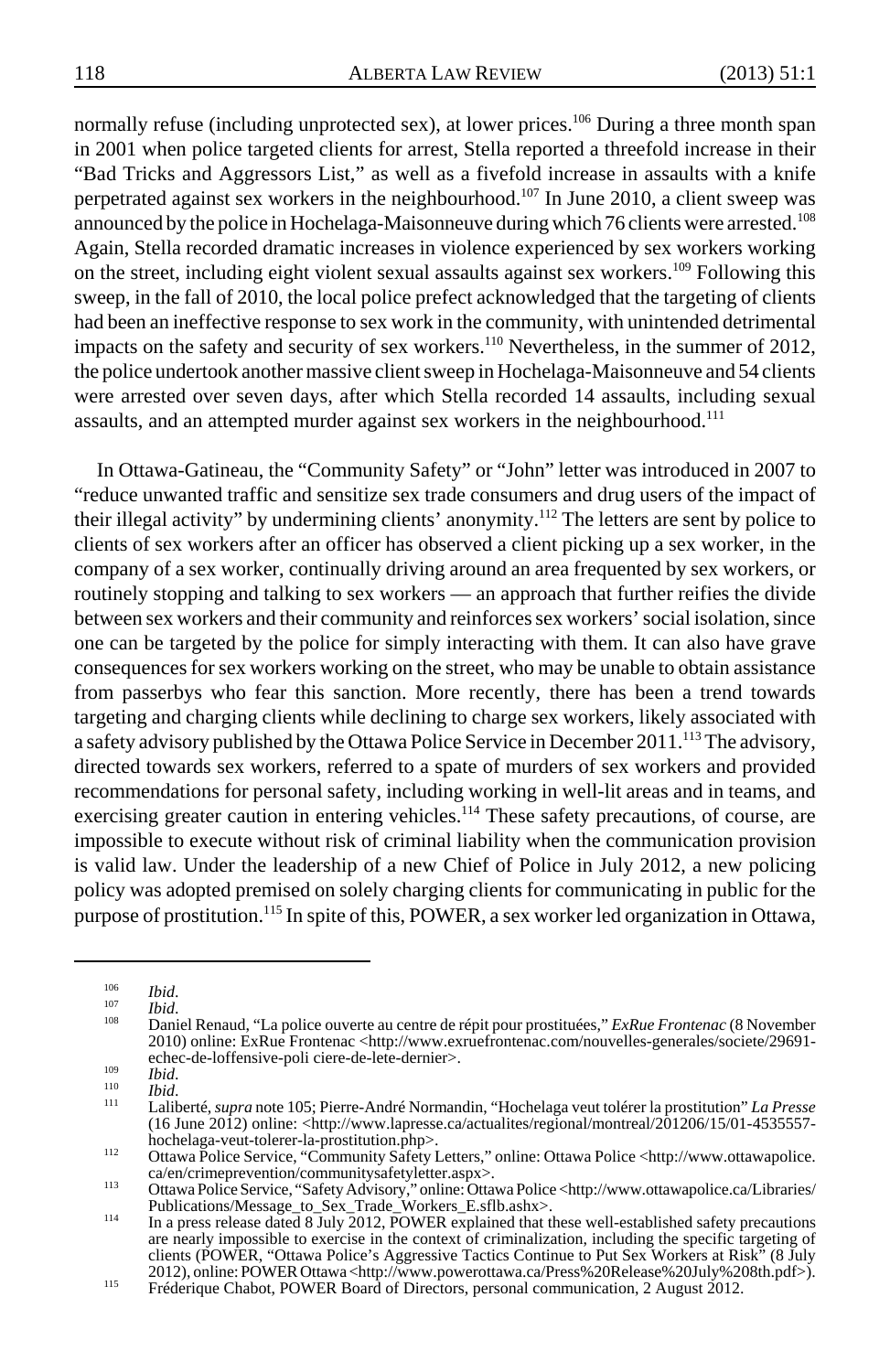has noted that client sweeps ostensibly carried out to promote the safety of sex workers have resulted in increased feelings of risks to personal security and feelings they cannot trust or turn to the police for assistance.<sup>116</sup>

As is evident from the experiences of sex workers working on the streets of Montreal and Ottawa/Gatineau, targeted client sweeps have had a harmful impact on sex workers' safety and security. Rather than being a protective benefit to sex workers, evaluations of the Nordic model in Sweden and documentation of client sweeps in Canada suggest this approach poses a threat to sex workers' security of the person similar to that posed by the current prohibition on communication.

Still, given the broad legislative objective behind the Nordic model, such a law is not likely to be deemed arbitrary. If its legislative objective is deemed permissible, asymmetric criminalization is consistent with a paradigm within which all sex workers are victims of exploitation and the view that all clients of sex workers are perpetrating violence against women (although, as with the other criminal provisions, exposing sex workers to a greater risk of violence ostensibly in service of gender equality arguably renders the prohibition on purchasing sex arbitrary). Claims have also been made (and contested) that Sweden's law has been effective in reducing the number of "casual" clients and those that remain have become more cautious in their interactions with sex workers on the street.<sup>117</sup>

Asymmetric criminalization may also escape a charge of overbreadth because it does not impose a blanket prohibition on the buyers and sellers of sex, but specifically criminalizes its clients, who are regarded as perpetrators of violence against women. Along with tentative findings that the law has led to greater "caution" among clients of sex workers, proponents of the law may contend that asymmetric criminalization minimally impairs sex workers' constitutional rights in order to achieve its legislative objective. Of course, any conclusion that a law criminalizing the purchase of sexual services is not overbroad rests entirely on the premise that all instances — or at least a sufficiently critical proportion of instances — of exchanging sexual services for money are inherently a form of violence against women a contention that is not borne out on the facts.

The evidence does, however, support a finding of gross disproportionality. Evaluations of Sweden's *Sex Purchase Act* indicate that asymmetric criminalization has not made a significant dent on overall levels of prostitution, with sex work merely having moved off the street to spaces which are not monitored by the police.<sup>118</sup> According to the Swedish government, social workers who meet buyers of sex indicate that the number of Swedish men who purchase sex is actually increasing because clients are purchasing sex abroad, rather than within Sweden.119 A 2008 survey of opinion on the *Sex Purchase Act* also indicated that the Swedish public has very little faith that the law has had any impact on sex work despite their support for it.<sup>120</sup> Only one-fifth of respondents believe that the number of sex buyers has

<sup>&</sup>lt;sup>116</sup> Ibid.<br>
Skarhed, *supra* note 27 at 9, 32.<br>
<sup>113</sup> See e.g. Svanström, *supra* note 14 at 147.<br>
<sup>119</sup> Global AIDS Response Progress Report 2012, supra note 26 at 29, citing Niclas Olsson, Mobilitet Och<br> *Kommersiell Se* 

Kommersiell Sexualitet (Malmö: Malmö City Social Resource Management, 2011).<br>Jari Kuosmanen, "Attitudes and Perceptions about Legislation Prohibiting the Purchase of Sexual<br>Services in Sweden" (June 2011) 14:2 European Jou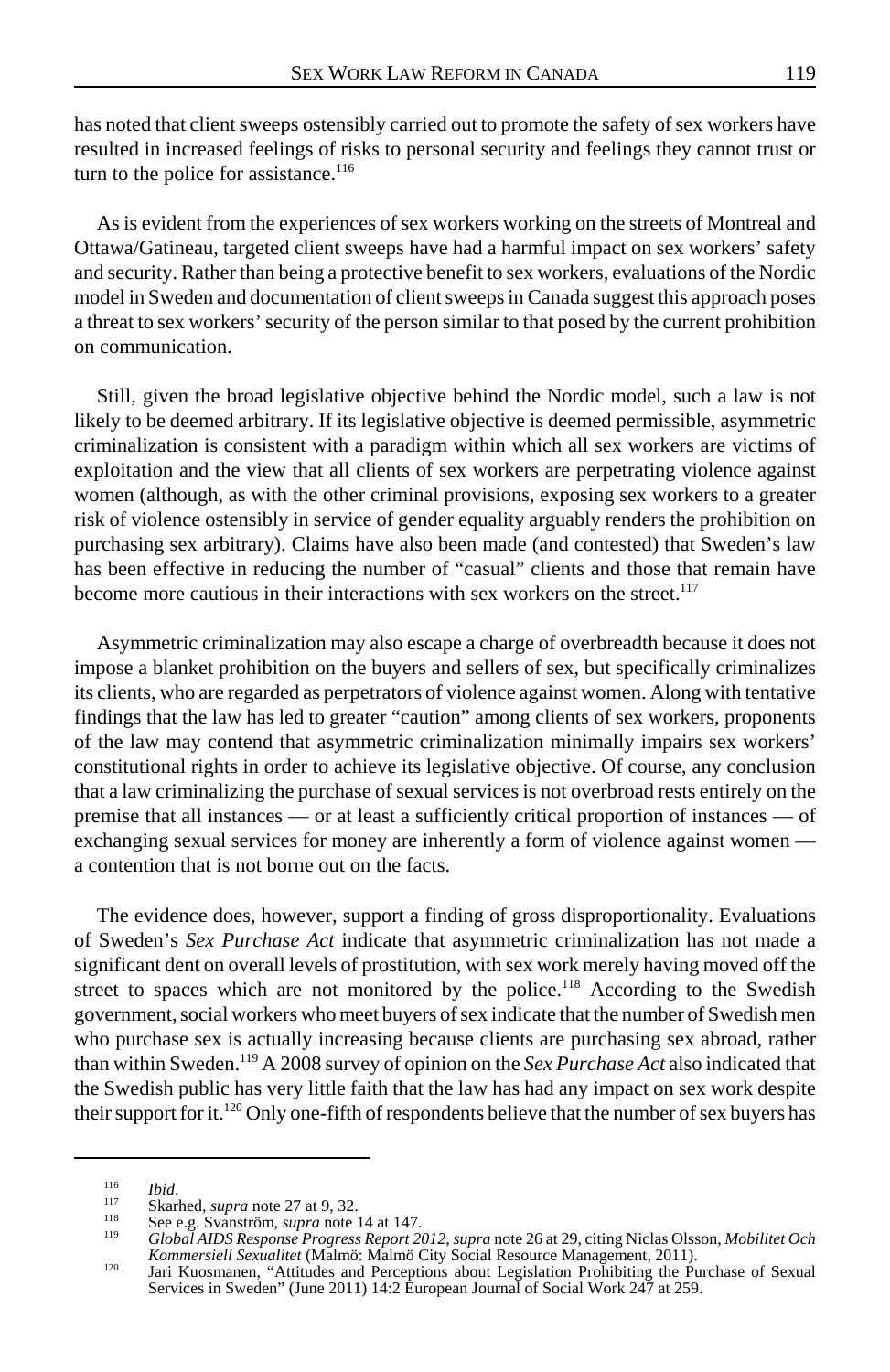declined since the passage of the law compared to one-third who believe the figure has actually increased, and 38 percent believe that the number of people selling sex has increased compared to just 13 percent who believe that there are now fewer sex workers.<sup>121</sup> While the Swedish government has lauded the benefits of the *Sex Purchase Act* in reducing sex work on the street, the rigour of its evaluation has been criticized.<sup>122</sup>

It must be noted that a majority of the Ontario Court of Appeal in *Bedford* did not find Canada's current communication provision grossly disproportionate.<sup>123</sup> In its view, the trial judge erred in her finding of gross disproportionality by understating the objectives of the communicating provision — namely, to curtail social solicitation and the social nuisance which it creates.<sup>124</sup> To the extent that the law was ineffective in achieving this purpose, "the role of that ineffectiveness in the gross disproportionality analysis is limited because deference is to be accorded to Parliament's choice of means to achieve its objective."<sup>125</sup> The majority of the court also found that though the communicating provision has "some material impact" on sex workers' security of the person because it denies them the opportunity to have face-to-face contact with prospective customers, there was "limited evidence" to establish the extent to which such contact would improve the safety of sex workers working on the street. $126$ 

Upon closer scrutiny, however, the majority's analysis is not supported by the vast evidence demonstrating the importance of communication for the safety of sex workers on the street. In particular, the majority overlooked a finding by the trial judge in *Bedford* that not only did the communicating prohibition prevent sex workers from screening clients, but also displaced sex workers from their regular strolls and near friends, co-workers, and regular customers, and in so doing, made them more vulnerable,<sup>127</sup> a fact recognized by the dissenting judges of the Ontario Court of Appeal.<sup>128</sup> As noted above, sex workers in Sweden have been similarly displaced to more isolated locations by asymmetric criminalization and have affirmed the importance of taking time to screen clients. Correspondingly, client sweeps in Canada have displaced regular clients of sex workers on the street to sex workers working indoors and led to spikes of violence perpetrated against sex workers.<sup>129</sup>

Furthermore, as the dissenting Court of Appeal justices also pointed out in *Bedford*, the majority's view that "[s]treet prostitution is associated with serious criminal conduct including drug possession, drug trafficking, public intoxication, and organized crime" should not be a basis for increasing the weight assigned to the legislative objective, since tackling these issues was not among the objectives of the communicating provision.<sup>130</sup> Presumably,

<sup>&</sup>lt;sup>121</sup><br>
<sup>122</sup><br>
23 **Bedford Ont CA**, *supra* note 23.<br> *Bedford Ont CA*, *supra* note 3.<br> *124*<br> *Ibid* at para 287.<br> *Ibid* at para 308.<br> *Ibid* at para 315-16.<br> *Bedford Ont Sup Ct*, *supra* note 10 at para 502.<br> *Bedford*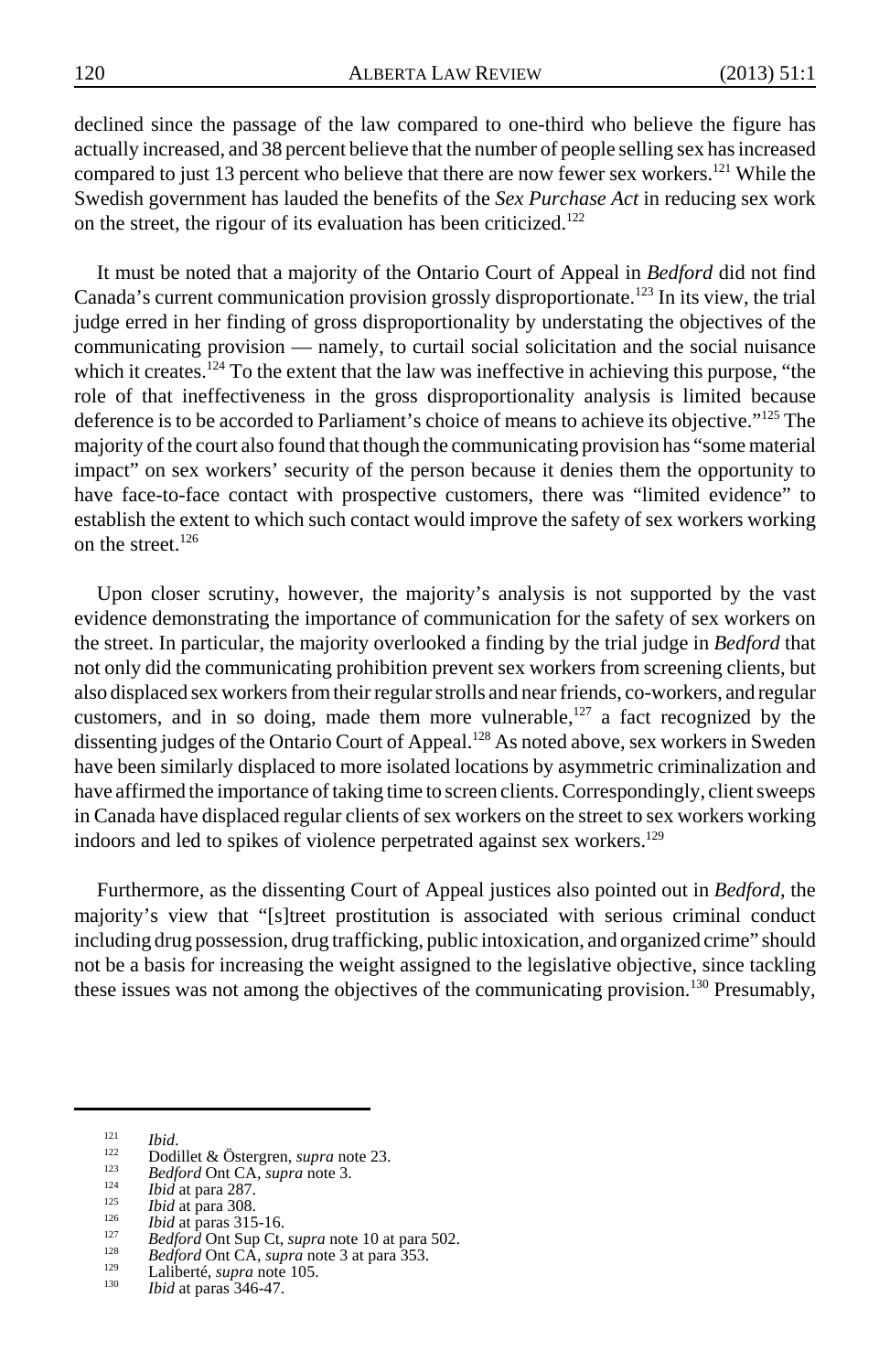a Nordic approach of asymmetric criminalization would not be passed or defended in Canada by invoking similarly broad aims.<sup>131</sup>

In one critical respect, the Ontario Court of Appeal majority's rationale for upholding the communication provision does not apply in the context of asymmetric criminalization. Since it found the bawdy-house prohibition unconstitutional, the majority of the appellate court justices in *Bedford* concluded that sex workers could move indoors, consequently eluding many of the harms sex workers on the street face.<sup>132</sup> As the dissent pointed out, the international experience demonstrated that sex workers continue to work on the street even where brothels are legalized, and particularly those who cannot for various reasons work indoors, are thus harmed by the law.133 The majority conceded this reality, but did not account for the ongoing harm that the communicating provision would pose to sex workers on the street. Moreover, this justification by the Ontario Court of Appeal majority for upholding Canada's current communicating provision is clearly not applicable to the Nordic model because the majority of indoor sex work is still criminalized under that model.

Another glaring misinterpretation of the majority of the Ontario Court of Appeal in *Bedford* was the requirement articulated in *New Brunswick (Minister of Health and Community Services) v. G.(J.)* to take into account the principles and purposes of the equality guarantee in considering section 7 of the *Charter* and the principles of fundamental justice.<sup>134</sup> Because the communicating provision disproportionately affects sex workers who work on the street, many of whom face violence and work to secure basic human necessities, the adverse effects of the provision on sex workers on the street must be considered. The interveners POWER and Maggie's also contended that issues of equality were raised because virtually all sex workers "fall into the categories of disadvantage represented by the enumerated or analogous grounds under s. 15 of the *Charter*," including women, male sex workers who have sex with other men and identify as either gay or bisexual, racialized, Indigenous, and trans workers, and sex workers facing intersecting forms of disadvantage.<sup>135</sup> Although the majority accepted that it should take sex workers' vulnerability into account in the gross disproportionality analysis, it found the law was only one of a number of factors that contributed to the section 7 deprivation, given the "many social, economic, personal and cultural factors that combine to place survival sex workers at significant risk on the street."<sup>136</sup> As the dissent noted, the majority "turned the question of pre-existing disadvantage on its head" by reasoning that "because prostitutes' marginalization contributes to their insecurity, the adverse effects of the law are diluted and should be given *less* weight."137 Rather, "prostitutes' pre-existing vulnerability *exacerbates* the security of the person infringement caused by the communicating provision. It is precisely those street prostitutes who are unable to go inside or to work with service providers who are most harmed when screening is forbidden."138 Therefore, "[a]ny measure that denies an already vulnerable person the

<sup>&</sup>lt;sup>131</sup> It should be noted that there is no evidence in Sweden that the law has had any impact on drug-related or organized crime.<br> *Bid* at para 318.<br> *Bid* at para 367.<br>
[1999] 3 SCR 46 at para 115.<br> **POWER Factum,** *supra* note 73 at para 14.<br> *Bedford* Ont CA, *supra* note 3 at para 319-21.<br> *Bid* at para 357-58.<br> *Bid* at par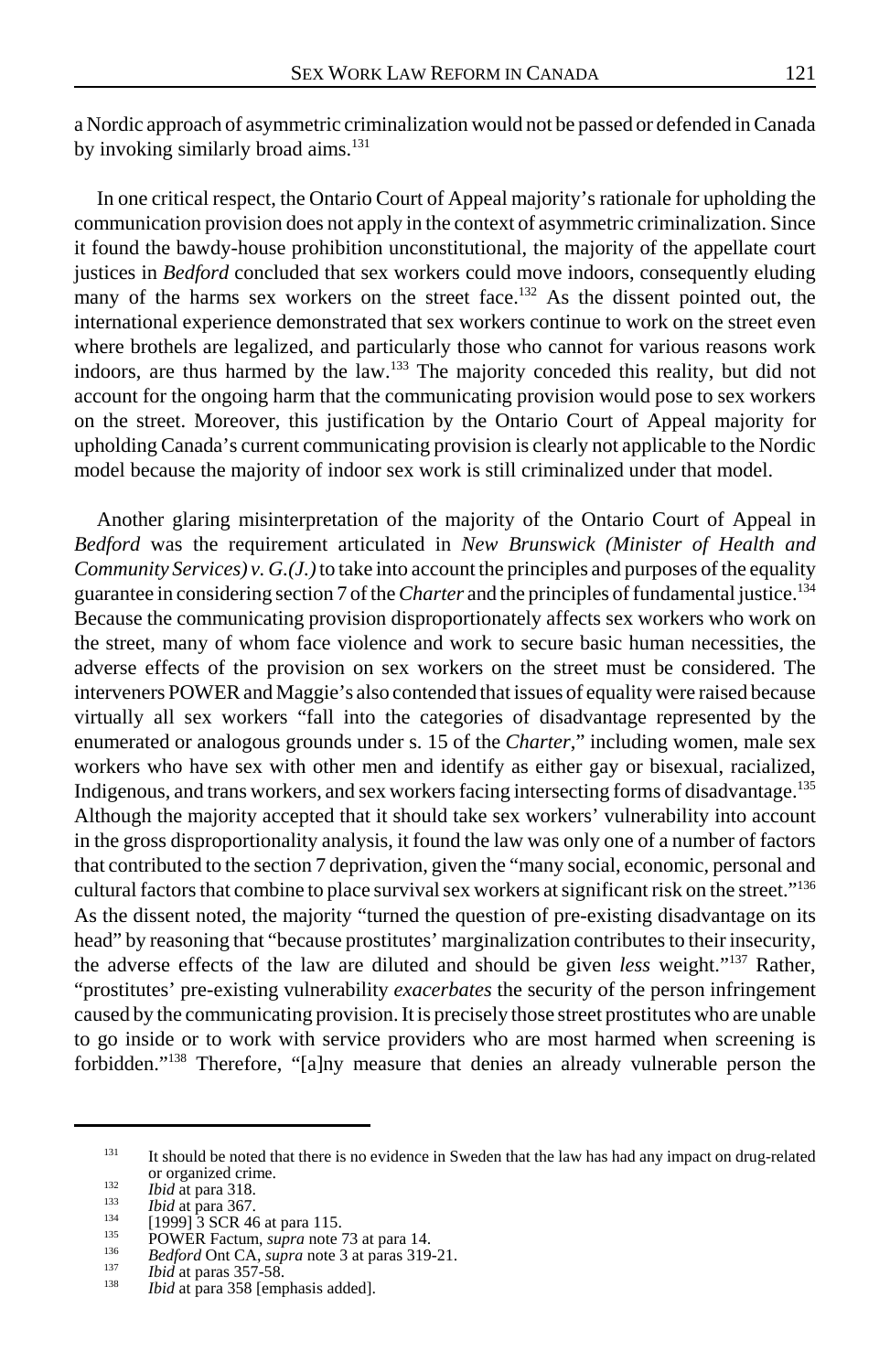opportunity to protect herself from serious physical violence, including assault, rape and murder, involves a grave infringement of that individual's security of the person."<sup>139</sup>

In light of the ambiguity concerning the Swedish law's ability to achieve its objective of eradicating sex work and promoting gender equality, over ten years' worth of evidence of its harmful impact on sex workers in Sweden, emerging evidence concerning the harmful impact of police sweeps targeting clients under Canada's current communicating provision, and the correlative deprivation of sex workers' security of the person, a Nordic model of asymmetric criminalization that maintains a criminal prohibition on the purchasers of sex workers' services should be deemed grossly disproportionate in its impact on sex workers' constitutional rights.

# **E. SECTION 1 ANALYSIS**

Even if a violation of a section 7 right has been established, it is theoretically still possible that the violations could be justified under section 1 of the *Charter*, though any law or state action that offends the principles of fundamental justice will not ordinarily be saved by section 1.<sup>140</sup> According to section 1, the *Charter* "guarantees the rights and freedoms set out in it subject only to such reasonable limits prescribed by law as can be demonstrably justified in a free and democratic society."141 The test to determine what can be accepted as "demonstrably justified" under this section has been outlined by the Supreme Court of Canada in *R v*. *Oakes* and subsequent cases.142 To justify the infringement of a *Charter* right by a law or government policy or action, the government must demonstrate that:

- (1) the objective of the government measure is of sufficient importance to warrant overriding a constitutional right, meaning that, at a minimum, it must relate to concerns which are pressing and substantial;
- (2) the government measure is rationally connected to achieving this objective, meaning it is not arbitrary, unfair, or based on irrational considerations;
- (3) the government measure impairs as little as possible the constitutional right(s) in question; and
- (4) the harm done by limiting the right does not outweigh either the importance of the measure's objectives or the benefits of the measure.

If a section 1 analysis in considering the constitutional validity of the Nordic model were required, it would not likely succeed. While Sweden's purported legislative objective of promoting gender equality by eradicating sex work may be a "pressing and substantial" one, and perhaps even rationally connected to a regime that criminalizes both third parties involved in sex work (including purchasers) and sex workers who work indoors, this should

<sup>&</sup>lt;sup>139</sup> *Ibid* at para 360.<br>
<sup>140</sup> *Ibid* at para 213.<br>
<sup>141</sup> *Supra* note 11.<br> *R* v Oakes, [1986] 1 SCR 103. See also R v Edward Books and Art, [1986] 2 SCR 713; Dagenais v CBC, [1994] 3 SCR 835; *Thomson Newspaper Co v Canada (Attorney General)*, [1998] 1 SCR 877.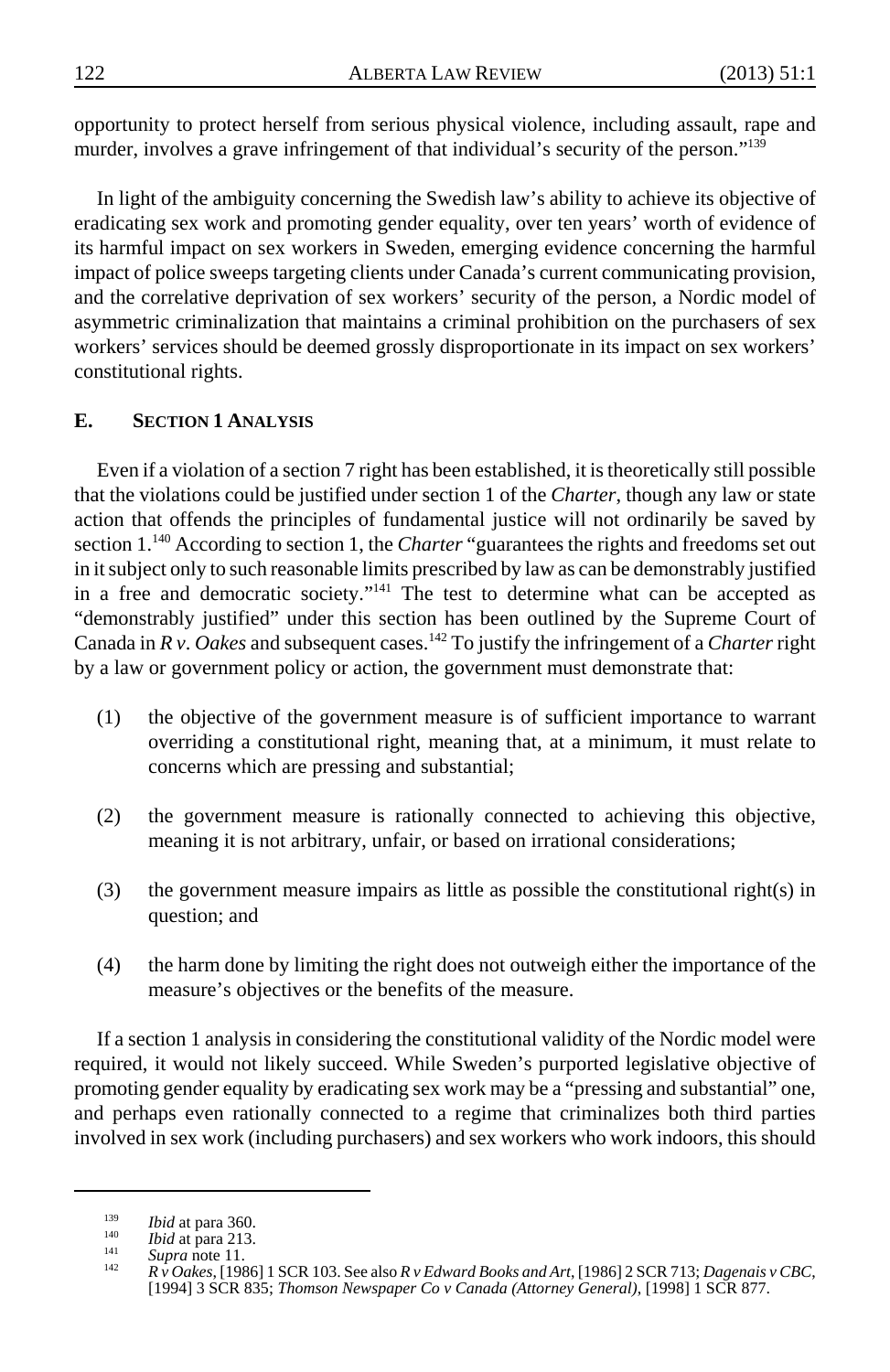not save such legislation. A fundamental principle of *Charter* interpretation is that both the purpose and effects of any legislative instrument be constitutional.<sup>143</sup> As such, even if the legislative objectives are found to be constitutional — which is debatable, as outlined above — the effects of the legislation are unconstitutional and cannot be saved.

As has been demonstrated in Sweden and in Canada, collectively the impugned provisions significantly impair sex workers' security of the person. Just as important, but less wellconsidered by the courts, is the manner in which the laws entrench and increase stigmatization of sex workers and constrain their access to justice by institutionalizing an adversarial relationship between sex workers and the police. Sex workers are consequently dissuaded from reporting violence directed against them, creating a climate of impunity which fosters and fuels further violence. As the trial Court noted in *Bedford*, the applicant Amy Lebovitch did not report rape perpetrated by an aggressor to the police for fear of police scrutiny and the possibility of a criminal charge,<sup>144</sup> and many of the applicants' experts testified that the impugned provisions create "a conflicting victim/criminal status in the eyes of the police, which leads many prostitutes to believe that the police are not willing to protect them."145 This effect is especially acute for racialized sex workers, including those who are Indigenous, whose access to justice is already compromised due to systemic racism in the criminal justice system.<sup>146</sup> In Canada and in Sweden, sex workers who report a violent experience risk incriminating not only themselves, but their employer, colleagues, and clients, leading to a loss of work, income, and potentially child custody. Reporting a violent incident may also mean police subsequently harass and target a sex worker and the men she is in personal relationships with for arrest, because they assume that those men are her clients. As noted above, this scenario is already playing out in Sweden, with sex workers reporting aggressive policing, police harassment, police persecution, and overall mistrust of police by sex workers. Accordingly, the Nordic model does not minimally impair sex workers' security of the person, since other avenues of achieving gender equality (including other approaches to regulating sex work) could be canvassed that do not subject sex workers to stigma and violence and impair their health and access to justice. Invariably, the dangerous, and potentially fatal, consequences of limiting the section 7 rights of sex workers must be found to outweigh any questionable benefits that might arise through the legislation.

#### **V. CONCLUSION**

Although advocates of the Nordic model claim their efforts to eliminate commercial sex are motivated by a desire to end sexual exploitation and to protect women, the evidence suggests that this approach is harmful for sex workers because it denies them any control over their working conditions and impedes their ability to practice their profession safely and without risk to their bodily integrity. This was recognized by the Global Commission on HIV and the Law, tasked with analyzing the interaction between the legal environment, human rights, and HIV, and making recommendations for rights-based law and policy in the context

<sup>&</sup>lt;sup>143</sup> Big M Drug Mart, supra note 103.<br>
<sup>144</sup> Bedford Ont Sup Ct, supra note 10 at paras 35-36.<br>
<sup>145</sup> Ibid at paras 125, 154, 172, 313, 328, 332, 336, 341.<br>
<sup>146</sup> Karin Galldin, Leslie Robertson & Charlene Wiseman, "Bedfo Toward Ensuring the Human and Health Rights of Sex Workers" (2011) 15:3 HIV/AIDS Policy & Law Review 1.